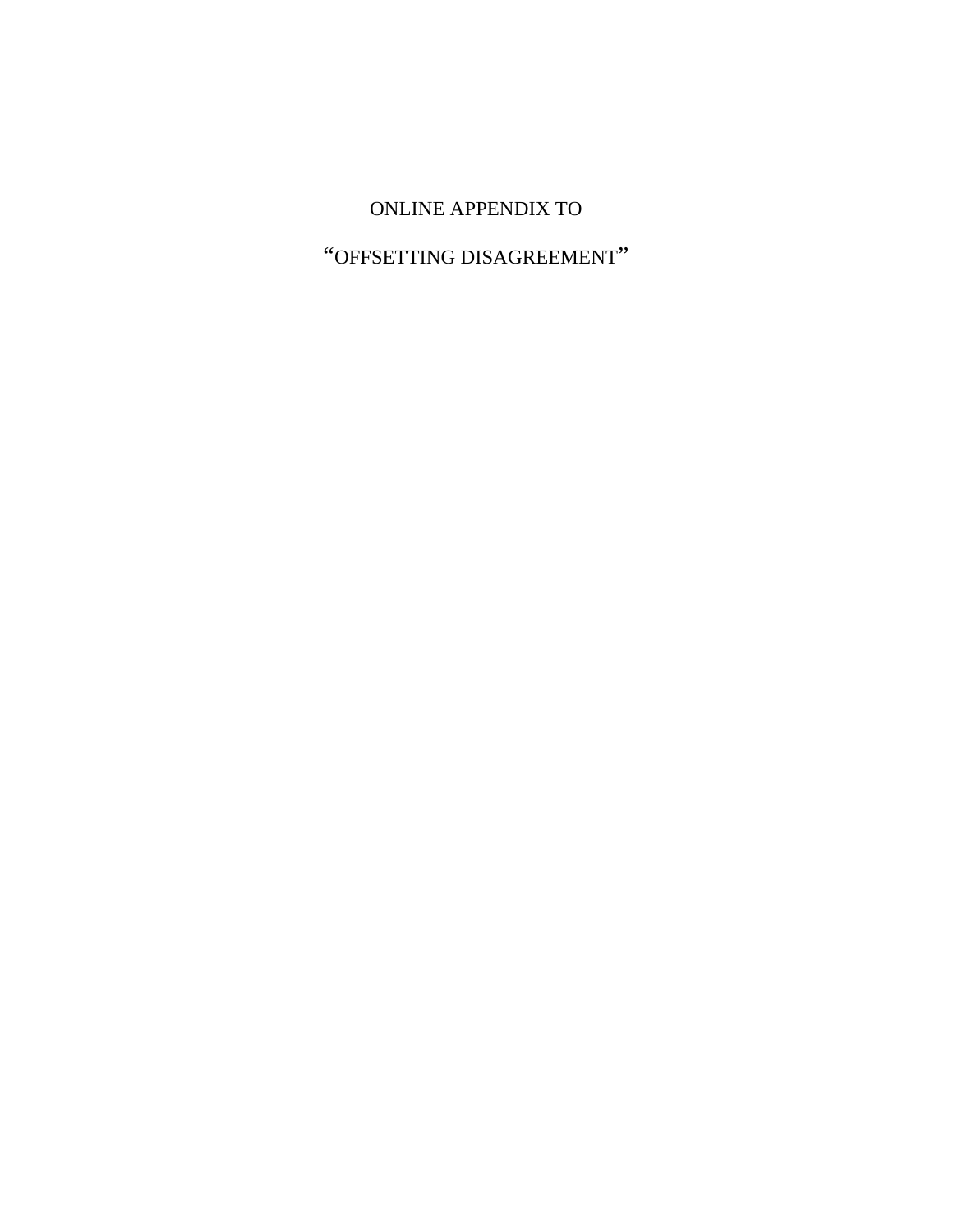#### Table A1. Belief Crossing and CEF Discounts: Controlling for Investor Sentiment

This table replicates Table 2, but now controls for investor sentiment (while omitting year-quarter fixed effects). In Column 1, *Sentiment* is the Consumer Confidence Index as compiled by The Conference Board; in Column 2, we use the Baker and Wurgler sentiment index; in Column 3, we use the Consumer Sentiment Index computed by the University of Michigan. Our controls are identical to those in Table 2. All independent variables are normalized to have a standard deviation of one. We include fund-fixed effects. *T*-statistics are reported in parentheses and are based on standard errors clustered by fund and year-quarter. Statistical significance at the 10%, 5%, and 1% levels is denoted by \*, \*\*, and \*\*\*, respectively.

|                                      | Consumer Confidence<br>Index by The<br>Conference Board<br>(1) | Baker-Wurgler<br>Sentiment Index<br>(2) | <b>Consumer Sentiment</b><br>Index by the University<br>of Michigan<br>(3) |
|--------------------------------------|----------------------------------------------------------------|-----------------------------------------|----------------------------------------------------------------------------|
| <b>InvCov</b>                        | $-0.520***$                                                    | $-0.561***$                             | $-0.577**$                                                                 |
|                                      | $(-2.61)$                                                      | $(-2.78)$                               | $(-2.42)$                                                                  |
| Disagreement                         | 0.252                                                          | 0.181                                   | 0.282                                                                      |
|                                      | (0.60)                                                         | (0.55)                                  | (0.81)                                                                     |
| Crossing                             | 0.106                                                          | 0.175                                   | 0.153                                                                      |
|                                      | (0.64)                                                         | (0.98)                                  | (0.88)                                                                     |
| Sentiment                            | 0.125                                                          | $-0.085$                                | $-0.0679$                                                                  |
|                                      | (0.21)                                                         | $(-0.87)$                               | $(-1.15)$                                                                  |
| Sentiment * ln(MarketCap)            | $-0.402$                                                       | 0.020                                   | 0.022                                                                      |
|                                      | $(-1.05)$                                                      | (1.31)                                  | (0.55)                                                                     |
| $Sentiment * IO$                     | $-0.508$                                                       | $-0.637$                                | 0.061                                                                      |
|                                      | $(-1.14)$                                                      | $(-0.13)$                               | (1.60)                                                                     |
| Sentiment * Idiosyncratic Volatility | $-0.029$                                                       | 0.0211                                  | 0.0702                                                                     |
|                                      | $(-0.12)$                                                      | (1.13)                                  | (0.25)                                                                     |
| ln(MarketCap)                        | $-2.502$                                                       | $-1.545$                                | $-4.058$                                                                   |
|                                      | $(-1.13)$                                                      | $(-1.05)$                               | $(-0.79)$                                                                  |
| IO                                   | 0.192                                                          | $-0.645$                                | $-0.058*$                                                                  |
|                                      | (0.62)                                                         | $(-1.56)$                               | $(-1.73)$                                                                  |
| Idiosyncratic Volatility             | $-0.550$                                                       | 0.196                                   | $-0.946$                                                                   |
|                                      | $(-0.95)$                                                      | (0.19)                                  | $(-0.40)$                                                                  |
| Controls                             | Yes                                                            | Yes                                     | Yes                                                                        |
| #Obs.                                | 1,906                                                          | 1,906                                   | 1,906                                                                      |
| Adj. R <sup>2</sup>                  | 0.830                                                          | 0.832                                   | 0.830                                                                      |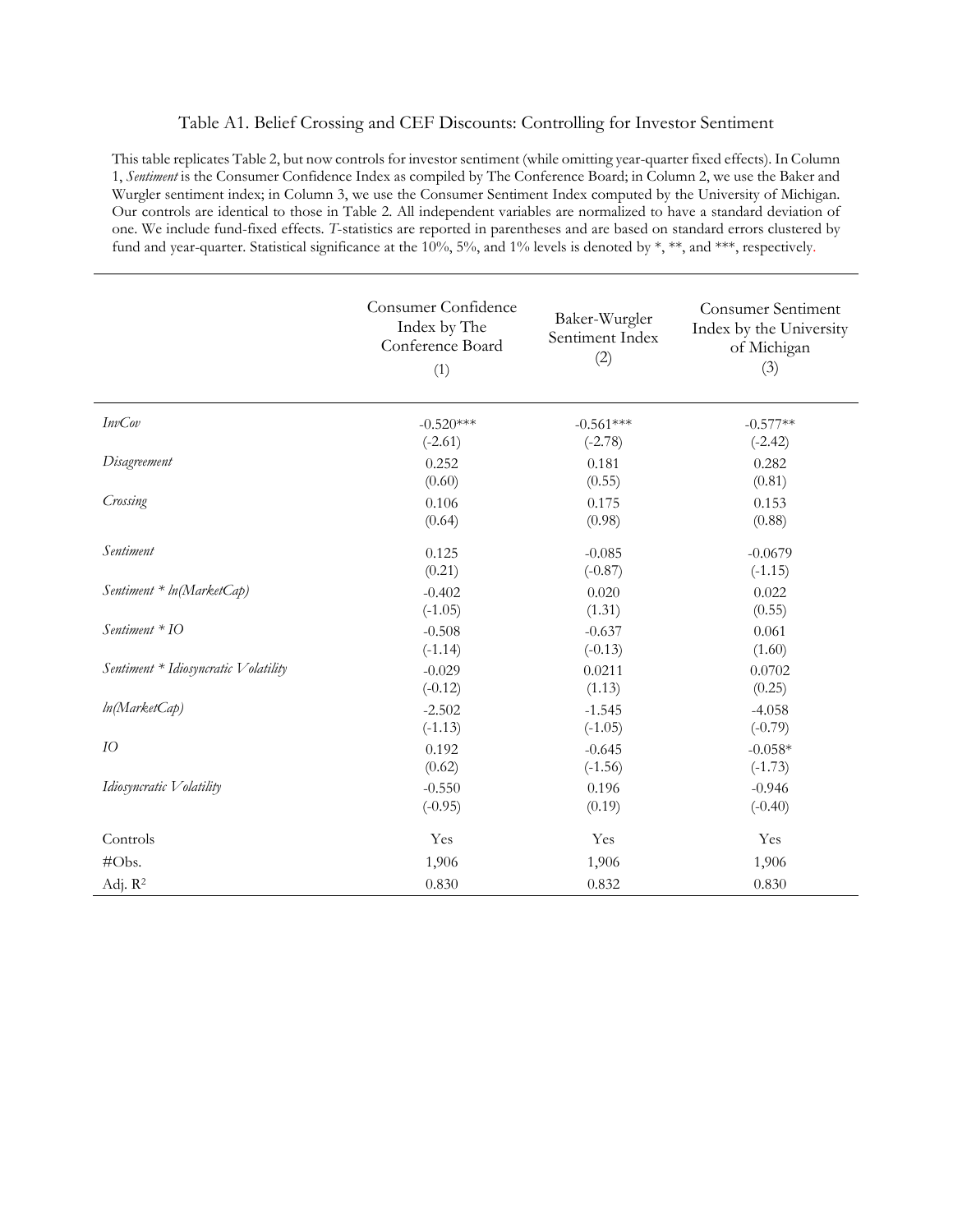#### Table A2. Belief Crossing and Future Returns

This table documents coefficient estimates from two sets of pooled OLS regression of future one-year return on a measure of investor disagreement and belief crossing. In Column 1, we report coefficient estimates from pooled OLS regressions of one-year four-factor adjusted returns of CEFs on *InvCov*. The dependent variable is the future CEF's one-year fourfactor adjusted return (based on prices, not NAVs). In Column 2, we report coefficient estimates from regressions of post-M&A one-year returns on investor disagreement and belief crossing about the acquirer and the target. The dependent variable is the one-year post-M&A DGTW adjusted stock return. We construct *InvCov* as follows: For each stock pair involving securities of the CEF's top-ten holdings, we compile a list of brokerage houses that cover both firms and we compute the Spearman rank correlation in earnings forecasts between these two firms; we also compute the forecast dispersion for each of the two firms. *PairwiseCov* is the product of the Spearman rank correlation and the average forecast dispersion. In Column 1, we aggregate *PairwiseCov* to *InvCov* as the portfolio-weighted average *PairwiseCov* across all stock pairs, multiplied by negative one. In Column 2, *InvCov* is simply *PairwiseCov*, multiplied by negative one. A large positive realization of *InvCov* suggests a high level of belief crossing. In Column 1, our controls are identical to those in the CEF discount regression. In Column 2, our controls are identical to those in the Combined-Announcement-Day-Return regression. All independent variables are normalized to have a standard deviation of one. *T*-statistics are reported in parentheses and are based on standard errors clustered by time. Statistical significance at the 10%, 5%, and 1% levels is denoted by \*, \*\*, and \*\*\*, respectively.

|                     | <b>Future CEF Returns</b><br>(1) | Post-M&A Return<br>(2) |
|---------------------|----------------------------------|------------------------|
| <b>InvCov</b>       | $0.0044*$<br>(1.81)              | $0.034**$<br>(2.37)    |
| Disagreement        | $-0.001**$<br>(0.16)             | $0.028*$<br>(1.94)     |
| Crossing            | $-0.002$<br>$(-0.83)$            | 0.003<br>(0.20)        |
| Controls            | Yes                              | Yes                    |
| #Obs.               | 6,216                            | 392                    |
| Adj. R <sup>2</sup> | 0.319                            | 0.180                  |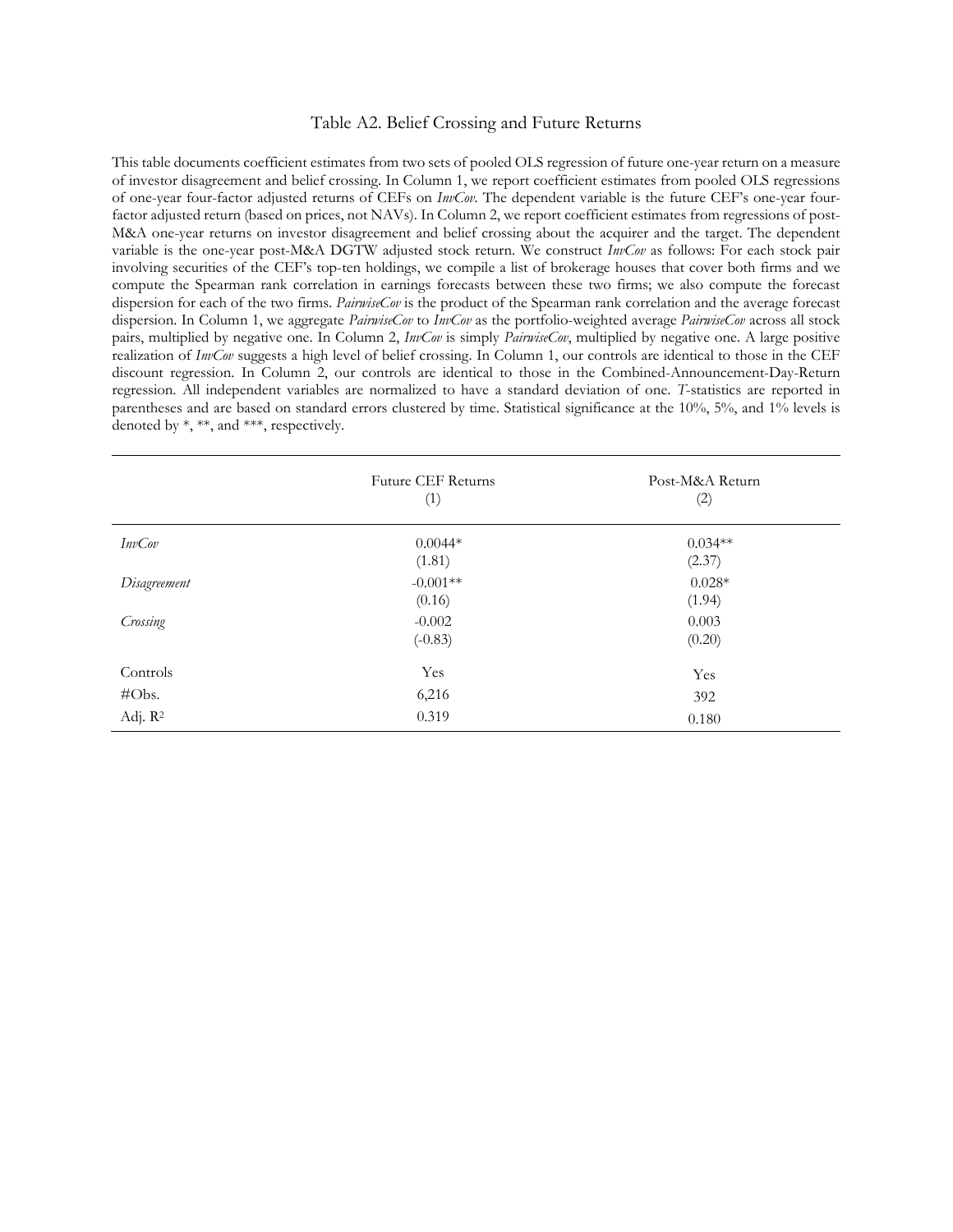#### Table A3. Belief Crossing and Exchange-Traded Fund Flows

This table reports coefficient estimates from pooled OLS regressions of monthly ETF flows on a measure of investor disagreement and belief crossing. The dependent variable is the percentage change in the number of shares outstanding of the ETF. The independent variables are as in Table 5, but now represent quarterly changes (rather than levels). All independent variables are normalized to have a standard deviation of one. We include year-quarter-fixed effects (we no longer include fund-fixed effects since all of our variables are now first-differenced). *T*-statistics are reported in parentheses and are based on standard errors clustered by both fund and year-quarter. Statistical significance at the 10%, 5%, and 1% levels is denoted by \*, \*\*, and \*\*\*, respectively.

|                                         | (1)                      |  |
|-----------------------------------------|--------------------------|--|
| $\Delta InvCov$                         | $-0.380***$<br>$(-3.05)$ |  |
| $\Delta Disagreement$                   | $-0.434**$<br>$(-2.48)$  |  |
| $\Delta C$ rossing                      | 0.165<br>(1.40)          |  |
| $\Delta Dividend$ Yield                 | $0.437*$<br>(1.75)       |  |
| <b>ALiquidity Ratio</b>                 | $-1.277***$<br>$(-8.54)$ |  |
| <b>AExpense Ratio</b>                   | $-0.024$<br>$(-0.30)$    |  |
| <b>AExcess Idiosyncratic Volatility</b> | $-0.517***$<br>$(-4.71)$ |  |
| <b>AExcess Skewness</b>                 | 0.057<br>(0.32)          |  |
| Lagged Returns                          | Yes                      |  |
| Lagged Flows                            | Yes                      |  |
| # Obs.                                  | 8,092                    |  |
| Adj. $R^2$                              | 0.026                    |  |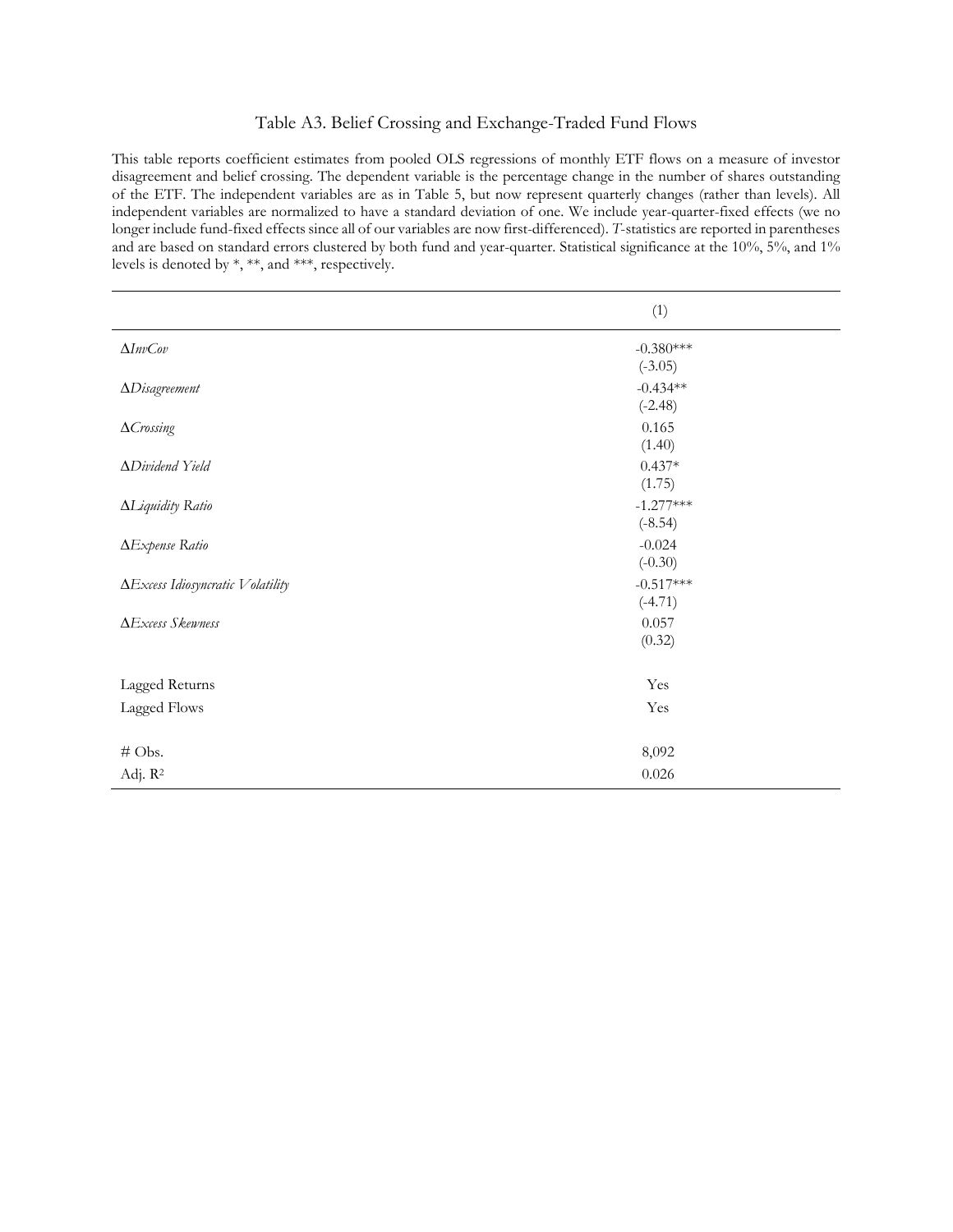#### Context for "Table A4. ETF Spillover Effects"

The results in our paper indicate that authorized participants are price stabilizing. However, there is a flip-side to this arbitrage mechanism. Consider an ETF holding three securities, A, B and C. Assume that investors strongly disagree about the values of A and B and that disagreement offsets when the two securities are viewed as a whole. Investors, in the meanwhile, disagree little about security C.

In the absence of arbitrage forces, the ETF will trade at a discount relative to its underlying assets because of its holdings in A and B. If authorized participants redeem ETF shares and sell the underlying portfolio and/or if other smart investors buy ETF shares and simultaneously short the underlying portfolio to take advantage of the ETF discount, the price of C may fall initially due to the selling pressure, only to rebound subsequently. Note that the spillover mechanism we describe here is *independent* from the investor disagreement channel tested in prior literature, as there is little investor disagreement regarding stock C.

To explore this idea, we construct a measure of *PeerInvCov*. For all non-top-ten stocks, *PeerInvCov* equals *InvCov* computed across the top-ten holdings. For top-ten stocks, *PeerInvCov* is the *InvCov* computed across the other nine top-ten stocks. For each stock, we take the TNA-weighted average *PeerInvCov* across all ETF holdings in that stock. If arbitrage trades – both from authorized participants and other smart investors – have a meaningful impact on the price of C (due to price pressure), we expect *PeerInvCov* to negatively associate with contemporaneous stock returns, but to positively predict future returns.

We start with checking the contemporaneous return patterns and we employ the same event window as in the flow test.<sup>[1](#page-4-0)</sup> Specifically, we examine how stock returns in the three months (i.e.,  $-1$ , 0, 1) surrounding the ETF's quarter end reporting date relate to quarterly *changes* in *PeerInvCov*. We focus on the change rather than level of *PeerInvCov* because it is the shock to *PeerInvCov* (a highly persistent variable) that triggers arbitrage trading (similar to ∆*InvCov* triggering ETF flows). Further, since the return effect should be concentrated in the part of the sample with large Δ*PeerInvCov*, we compare stocks in the top quintile in terms of Δ*PeerInvCov* with stocks in the other four quintiles. (Our results would go through if we instead compare the top Δ*PeerInvCov* quintile with the bottom quintile.) Consistent with our conjecture, in untabulated analyses, we find that the average cumulative four-factor alpha of the top quintile is -1.2% (*t*-statistics = -1.77) while the average alpha of stocks in the other four quintiles is 0.12% (*t*-statistics = 1.10). The difference between the two is statistically significant ( $\Delta$  $= -1.56\%$ , *t*-statistics  $= -2.31$ ).

We next examine whether stock prices bounce back after the initial drop. To this end, we employ both a portfolio approach and a Fama-MacBeth (1973) regression analysis. In the calendar-time portfolio test, we sort stocks into quintiles based on *PeerInvCov* as of month zero, and go long the top quintile and short the bottom four quintiles from months 2 through 6. We argue that for the purpose of detecting the return reversal, the level of *PeerInvCov* reflects the cumulative effect of arbitrage trades to date and is thus the right variable to focus on. As shown in Panel A of Table A4, stocks in the top quintile outperform their peers, on a four-factor adjusted basis, by  $0.34\%$  (*t*-statistic = 2.27) to  $0.50\%$  (*t*-statistic = 3.07) per month in these five months, or by 1.7% to 2.45% over the entire period. The magnitude of the reversal pattern lines up well with the magnitude of the initial price drop.

In Panel B, we estimate Fama-MacBeth (1973) regressions. The dependent variable is the monthly DGTWadjusted return. The independent variable of primary interest is each stock's *PeerInvCov*. We also include in the regression the stock's own earnings forecast dispersion, and other controls that are known to forecast future stock returns. All independent variables are normalized to have a standard deviation of one with the exception of *PeerInvCovQR*, which is the quintile ranking of *PeerInvCov*.

<span id="page-4-0"></span>l <sup>1</sup> Our sample consists of NYSE/AMEX/NASDAQ common stocks with price-per-share greater than \$5 and with fraction of shares held by ETFs greater than the median of its distribution.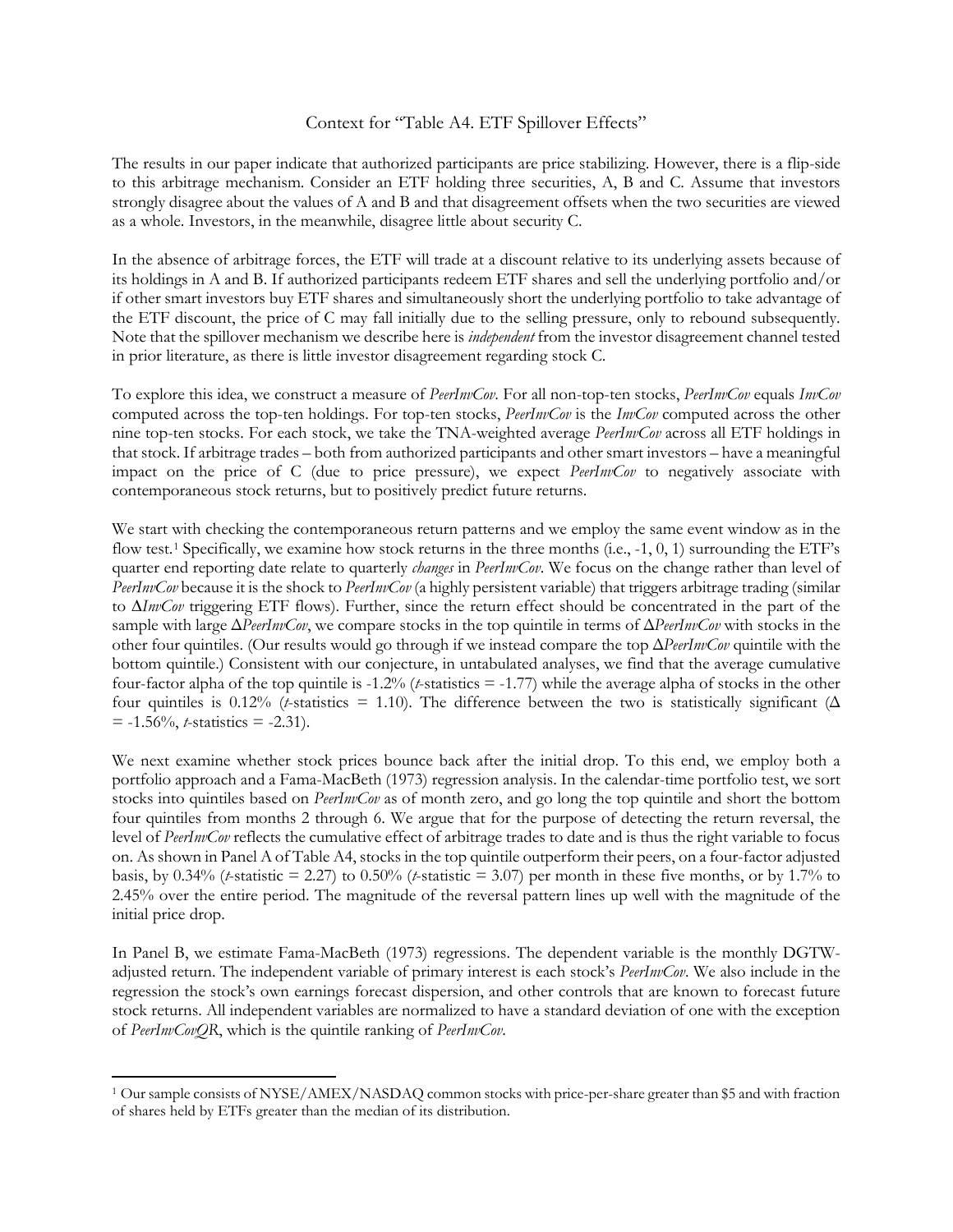As shown in Column 2 of Panel B, after controlling for the stock's own earnings forecast dispersion, the coefficient estimate on the quintile dummy *PeerInvCovQR* is 0.102 (*t*-statistic = 2.78). This implies that stocks in the top quintile outperform those in the bottom quintile by nearly 41bps  $(0.102 * 4 = 0.408)$  per month in the next five months. The point estimate increases to 0.150 (*t*-statistic = 2.43) if in each cross section, we estimate a weighted-least-square regression where the weight is proportional to each stock's lagged market capitalization. Overall, the evidence confirms our prediction that arbitrage trades that are aimed to correct the discrepancy between the ETF value and underlying portfolio value can sometimes have a destabilizing effect on some of the underlying securities.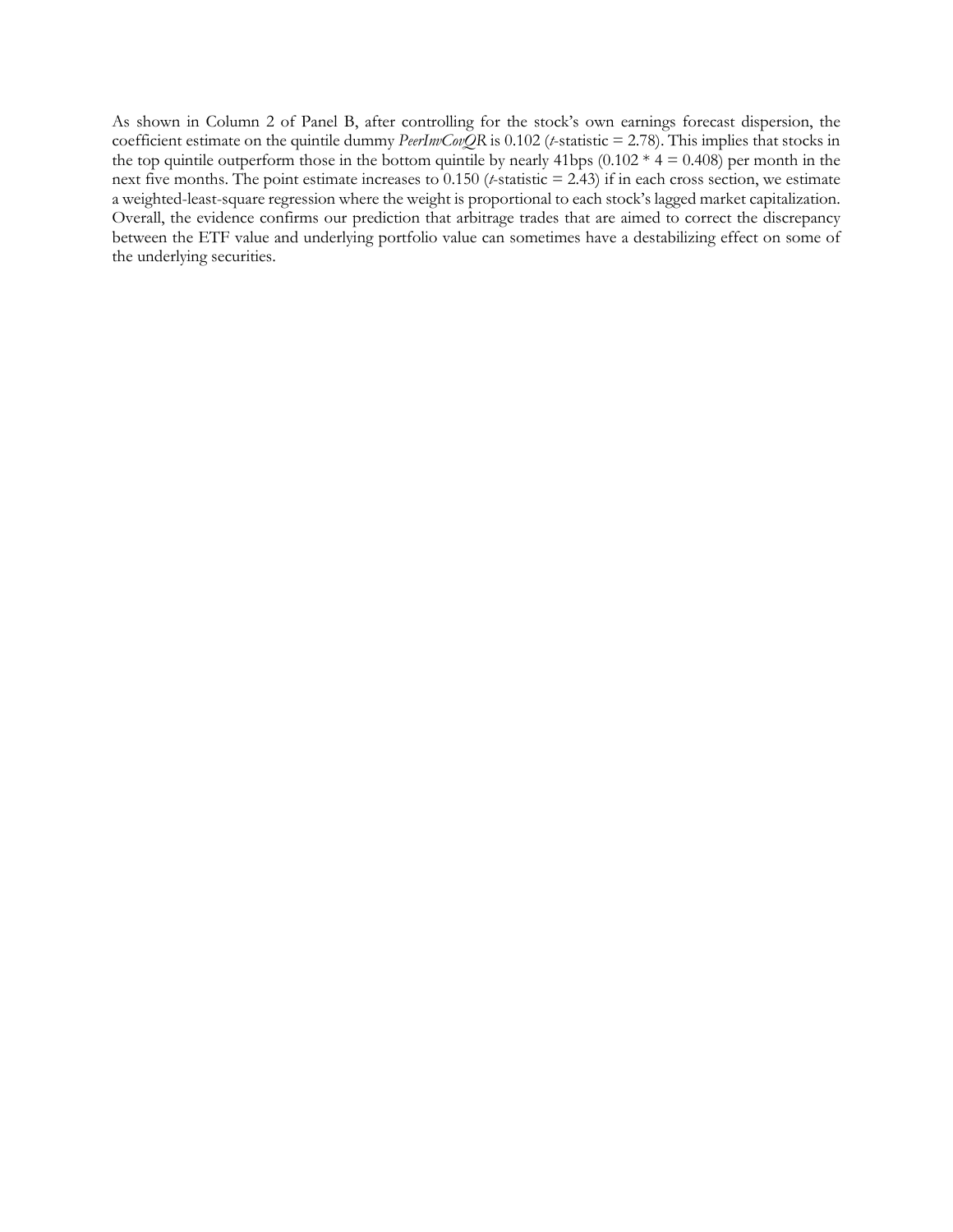#### Table A4. ETF Spillover Effects

This table reports the profitability of a trading strategy exploiting the ETF spillover effect. For each stock, we construct *PeerInvCov* as discussed above. The sample consists of common stocks traded in NYSE/AMEX/NASDAQ for which the price-per-share is greater than \$5 and fraction of shares held by ETFs is greater than the median of its distribution. We skip a month after portfolio formation and we hold the portfolios for six months. Panel A reports the monthly Carhart (1997) factor alphas for the "highest *PeerInvCov* quintile" portfolio and the "remaining four quintile" portfolio. Panel B reports coefficient estimates from monthly Fama-MacBeth (1973) regressions of DGTW-adjusted returns [%] on *PeerInvCov.* We use quintile rankings (0-4) for *PeerInvCov*; all other independent variables are normalized to have a standard deviation of one. In Columns 1 and 2 of Panel B, we equal-weight each month. In Columns 3 and 4 of Panel B, we weight by market capitalization. *T*-statistics are based on Newey-West (1987) standard errors with six lags and are reported in [parentheses.](http://www.baidu.com/link?url=zl44yuWE4MX4PBnXkiOWYsspxfaTTNZDAY_KeY8AWqmlPtlzrARvJK--HzyxwrtbWgj-b_3aBpFvks-nCxJoPTsHLFEsqzFVq7B8EVqhWs3) Statistical significance at the 10%, 5%, and 1% levels is denoted by \*, \*\*, and \*\*\*, respectively.

| Panel A: Portfolio Approach |                      |                              |                     |                          |
|-----------------------------|----------------------|------------------------------|---------------------|--------------------------|
|                             | Equal-<br>Weighted   | T-Statistics                 | Value-<br>Weighted  | T-Statistics             |
| Top PeerInvCov Quintile     | 0.35%                | [2.55]                       | 0.42%               | [2.93]                   |
| Other PeerInvCov Quintiles  | $0.01\%$             | [0.14]                       | $-0.08%$            | $[-2.02]$                |
| Top-Other                   | 0.34%                | [2.27]                       | 0.50%               | [3.07]                   |
|                             |                      | Panel B: Regression Approach |                     |                          |
|                             | <b>OLS</b><br>(1)    | <b>OLS</b><br>(2)            | <b>WLS</b><br>(3)   | <b>WLS</b><br>(4)        |
| PeerInvCov                  | $0.119***$<br>(2.70) | $0.102***$<br>(2.78)         | $0.187**$<br>(2.13) | $0.150**$<br>(2.43)      |
| Ln(MarketCap)               |                      | $-0.148**$<br>$(-2.55)$      |                     | $-0.103$<br>$(-0.54)$    |
| Book-to-Market Ratio        |                      | $-0.050$<br>$(-0.80)$        |                     | 0.042<br>(0.28)          |
| Past-One-Year Returns       |                      | $-0.067$<br>$(-0.36)$        |                     | 0.030<br>(0.11)          |
| Turnover                    |                      | $-0.167$<br>$(-1.37)$        |                     | $0.713***$<br>(2.83)     |
| Dispersion                  |                      | $-0.215***$<br>$(-2.99)$     |                     | $-0.984***$<br>$(-2.68)$ |
| Volatility                  |                      | $-0.012$<br>$(-0.18)$        |                     | $-0.729***$<br>$(-2.63)$ |
| $# Q$ trs.                  | 36                   | 36                           | 36                  | 36                       |
| Adj. R <sup>2</sup>         | 0.003                | 0.038                        | 0.022               | 0.143                    |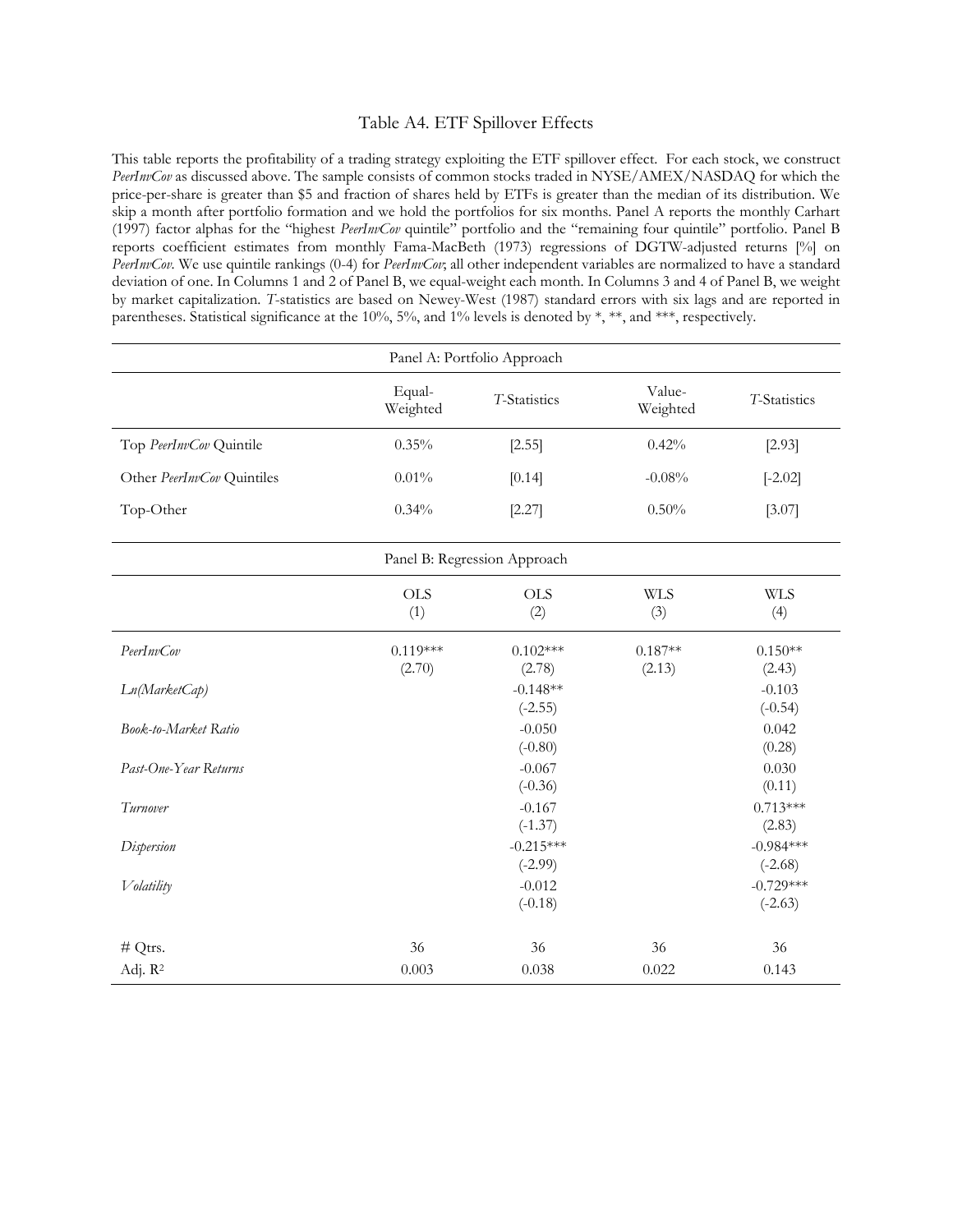#### Table A5. Belief Crossing and Operating Performance of the Combined Firm

This table reports coefficient estimates from regressions of post-M&A operating performance measures on a measure of investor disagreement and belief crossing about the acquirer and the target. The dependent variable is the post-M&A fiveyear average of *ROA*, *ROE*, *Profitability* and *Sales Growth*. We construct *InvCov* as follows: We compile a list of brokerage houses that cover both the acquirer and the target and we compute the Spearman rank correlation in earnings forecasts between these two firms; we also compute the forecast dispersion for each of the two firms. *InvCov* is the product of the Spearman rank correlation and the average forecast dispersion, multiplied by negative one. A large positive realization of *InvCov* suggests a high level of embedded belief crossing. In Panels B and C, we augment *InvCov* with (1-*IO*) and with (1- *IO*) \* *SI*, respectively, where *IO* is the residual institutional ownership and *SI* is short interest. Our controls are identical to those in the Combined-Announcement-Day-Return regression. All independent variables are normalized to have a standard deviation of one. We include year-fixed effects. *T*-statistics are reported in parentheses and are based on standard errors clustered by year. Statistical significance at the 10%, 5%, and 1% levels is denoted by \*, \*\*, and \*\*\*, respectively.

|               | ROA                    | ROE                    | Profitability         | Sales Growth          |
|---------------|------------------------|------------------------|-----------------------|-----------------------|
|               | (1)                    | (2)                    | (3)                   | (4)                   |
| <i>InvCov</i> | 0.000<br>(0.00)        | 0.003<br>(0.29)        | 0.008<br>(1.01)       | 0.003<br>(0.38)       |
| Disagreement  | $-0.005*$<br>$(-1.96)$ | $-0.013*$<br>$(-1.79)$ | $-0.006$<br>$(-0.97)$ | $-0.009$<br>$(-1.43)$ |
| Crossing      | $-0.001$<br>$(-0.40)$  | 0.001<br>(0.09)        | 0.002<br>(0.29)       | 0.005<br>(0.71)       |
| #Obs.         | 363                    | 363                    | 363                   | 363                   |
| Adj. $R^2$    | 0.568                  | 0.451                  | 0.349                 | 0.281                 |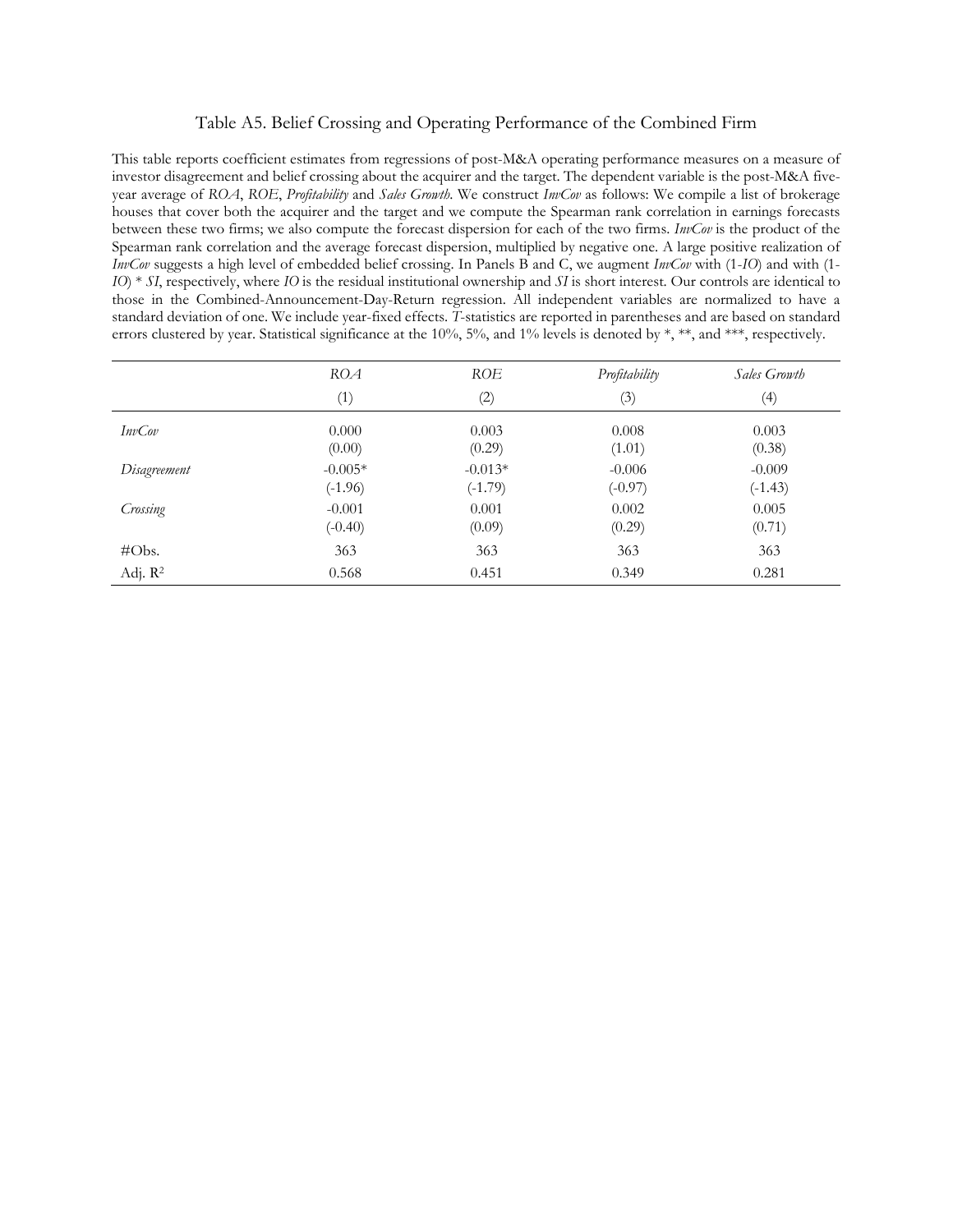#### Table A6. Belief Crossing and Likelihoods of CEF/ETF IPOs

This table reports coefficient estimates from a logit regression of sector-CEF/ETF IPOs on a measure of investor disagreement and belief crossing about the sector. Specifically, we compute, for each two-digit SIC-code industry in each year-quarter, the average level of embedded belief crossing across all stock pairs within that industry. We then examine whether the creation of CEFs and ETFs specializing in that industry is tied to the corresponding level of belief crossing. The dependent variable equals one if the industry/year-quarter has at least one CEF or ETF IPO specializing in that industry, and zero otherwise. The independent variables include belief crossing (*InvCov*), market capitalization, book-tomarket ratio and past one-year returns, all at the industry/year-quarter level. All independent variables are normalized to have a standard deviation of one. Z-values are reported in parentheses and are based on standard errors clustered by yearquarter. Statistical significance at the 10%, 5%, and 1% levels is denoted by \*, \*\*, and \*\*\*, respectively.

|                           | Sector Fund IPOs<br>(1)  |  |
|---------------------------|--------------------------|--|
| <b>InvCov</b>             | $-0.146***$<br>$(-2.80)$ |  |
| Disagreement              | 0.145<br>(1.11)          |  |
| Crossing                  | 0.191<br>(1.14)          |  |
| Industry Characteristics: | Yes                      |  |
| # Obs.                    | 816                      |  |
| Pseudo R2                 | 0.049                    |  |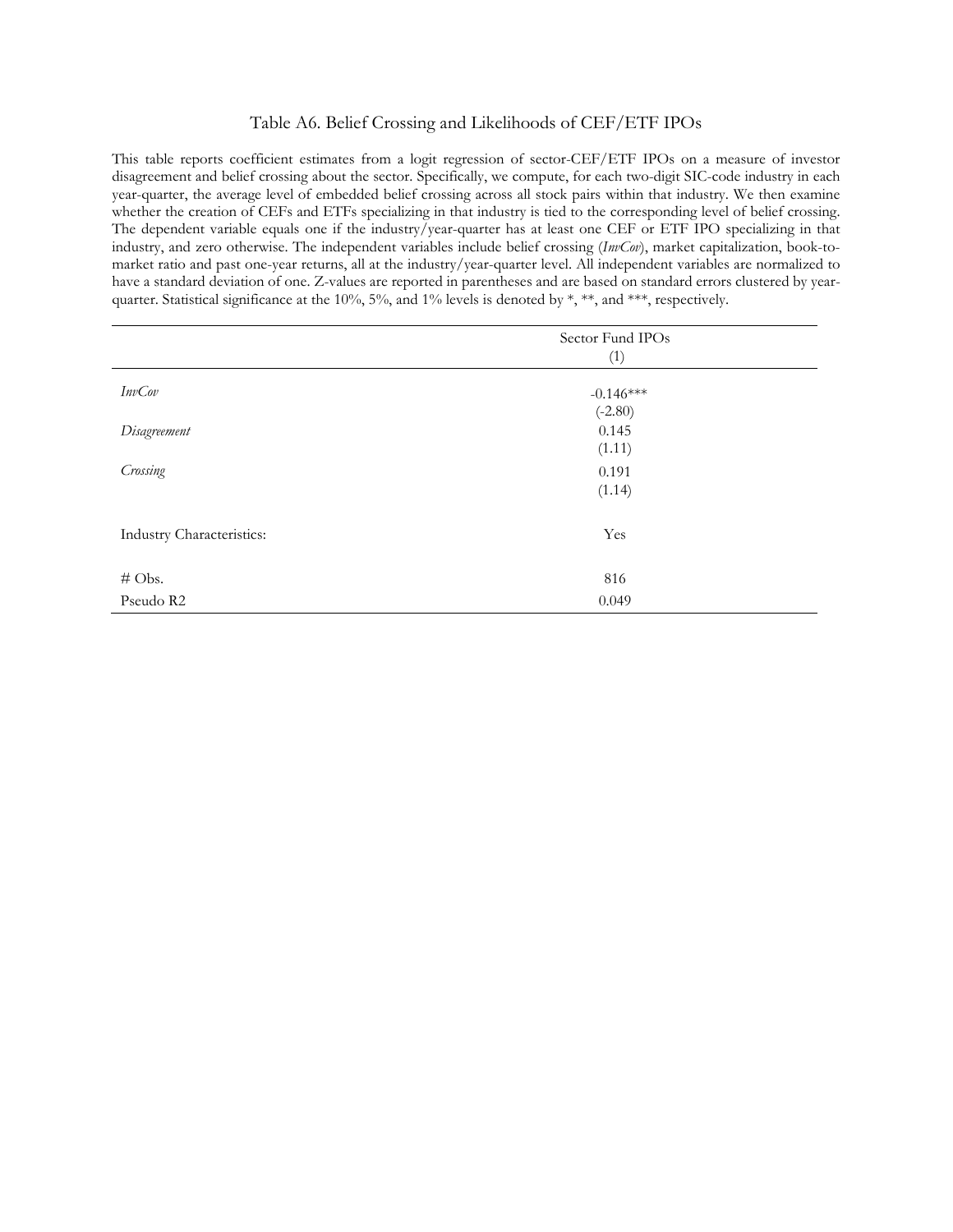#### Table A7. Belief Crossing and Likelihoods of Mergers and Acquisitions

This table reports coefficient estimates from logit regressions of M&A announcements on a measure of investor disagreement and belief crossing about actual acquirer-target pairs and pseudo acquirer-target pairs. For each M&A announcement in our sample, we construct a set of counterfactual firm pairs, which are similar to the actual M&A pair along an array of observable firm characteristics, but involve firms that did not engage in an M&A. Specifically, for each firm involved in an M&A, we identify ten pseudo acquirers and ten pseudo targets that are in the same two-digit-SIC-code industry as, and are the closest to, the actual acquirer and the actual target along the dimensions of firm size, book-tomarket ratio and past one year returns, using a propensity score matching approach. In Column (1), we individually match the actual acquirer with each of the ten pseudo targets, resulting in ten counterfactual firm pairs. In Column (2), we reverse the matching and individually match the actual target with each of the ten pseudo acquirers, resulting in ten counterfactual firm pairs. In Column (3), we match each of the ten pseudo acquirers with each of the ten pseudo targets, resulting, again, in ten counterfactual firm pairs. The dependent variable equals one for actual M&A pairs, and zero for counterfactual firm pairs. *InvCov* is the level of belief crossing of the actual- and the pseudo acquirer-target pairs. The remaining independent variables are the same as in the combined-announcement day-return regression, but are now averaged to the firm-pair level. All independent variables are normalized to have a standard deviation of one. *Z*-values are reported in parentheses and are based on standard errors clustered by year. Statistical significance at the  $10\%$ ,  $5\%$ , and  $1\%$  levels is denoted by  $*$ , \*\*, and \*\*\*, respectively.

|                           | Pseudo<br>Target Only<br>(1) | Pseudo<br>Acquirer Only<br>(2) | Pseudo Acquirer and<br>Pseudo Target<br>(3) |
|---------------------------|------------------------------|--------------------------------|---------------------------------------------|
| <i>InvCov</i>             | $-0.090***$                  | $-0.134***$                    | $-0.132***$                                 |
|                           | $(-2.73)$                    | $(-3.94)$                      | $(-4.13)$                                   |
| Disagreement              | 0.069<br>(0.91)              | $-0.081$<br>$(-1.11)$          | $-0.084$<br>$(-1.11)$                       |
| Crossing                  | $0.261**$<br>(2.46)          | $0.419***$<br>(3.92)           | $0.323***$<br>(3.20)                        |
| Acquirer Characteristics: | Yes                          | Yes                            | Yes                                         |
| Target Characteristics:   | Yes                          | Yes                            | Yes                                         |
| Deal Characteristics:     | Yes                          | Yes                            | Yes                                         |
| $\#$ Obs.                 | 3,091                        | 3,630                          | 3,740                                       |
| Pseudo R2                 | 0.038                        | 0.019                          | 0.023                                       |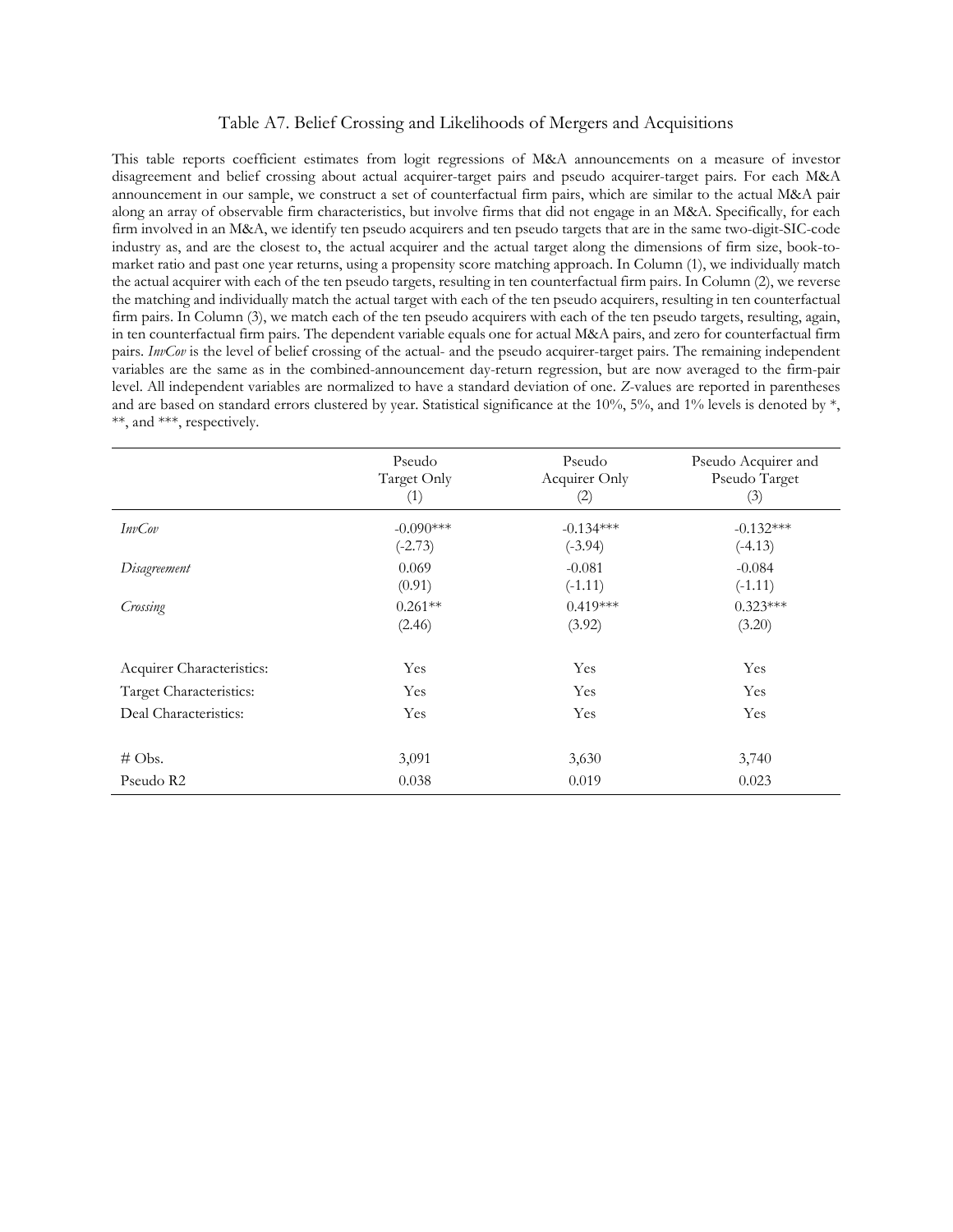#### Figure A1. Survey Design

Q1: Have you ever invested in either

- a mutual fund.
- an exchange-traded fund,
- or a closed-end fund.

and the fund was NOT just mimicking a broader index such as the S&P 500 (i.e., the fund was NOT an index fund)?

- $\bigcap$  Yes
- $\bigcap$  No

The following questions will ask you which sources of information you used when investing in a fund. The sources, along with hyperlinks of what some of these sources likely looked like, are as follows:

- **Sources**:
	- o The fund's website
	- o Some other investment related website
	- o [The fund's Fact Sheet](https://cornell.qualtrics.com/CP/File.php?F=F_8rawtTrPVxIvkRD) (basic 3-4 page document that provides an overview of a fund)
	- o [The fund's Prospectus](https://cornell.qualtrics.com/CP/File.php?F=F_egnlX7Q5KGbtU1f) (compared with the Fact Sheet, a much longer document that provides details on a fund; primarily filed to inform potential new investors)
	- o [The fund's Annual Report](https://cornell.qualtrics.com/CP/File.php?F=F_8BRuGOGxlYfP9Jj) (compared with the Fact Sheet, a much longer document that provides details on a fund; compared with the Prospectus, more of an ongoing annual "report card" filed to inform new and current investors)
	- o Discussion of the fund in a print or online article
	- o Recommendation by a family member, friend, colleague, or other acquaintance
	- o Recommendation by your financial advisor
	- o Advertisement
	- o Other

#### **Please click on all the hyperlinks before answering any of the questions below.**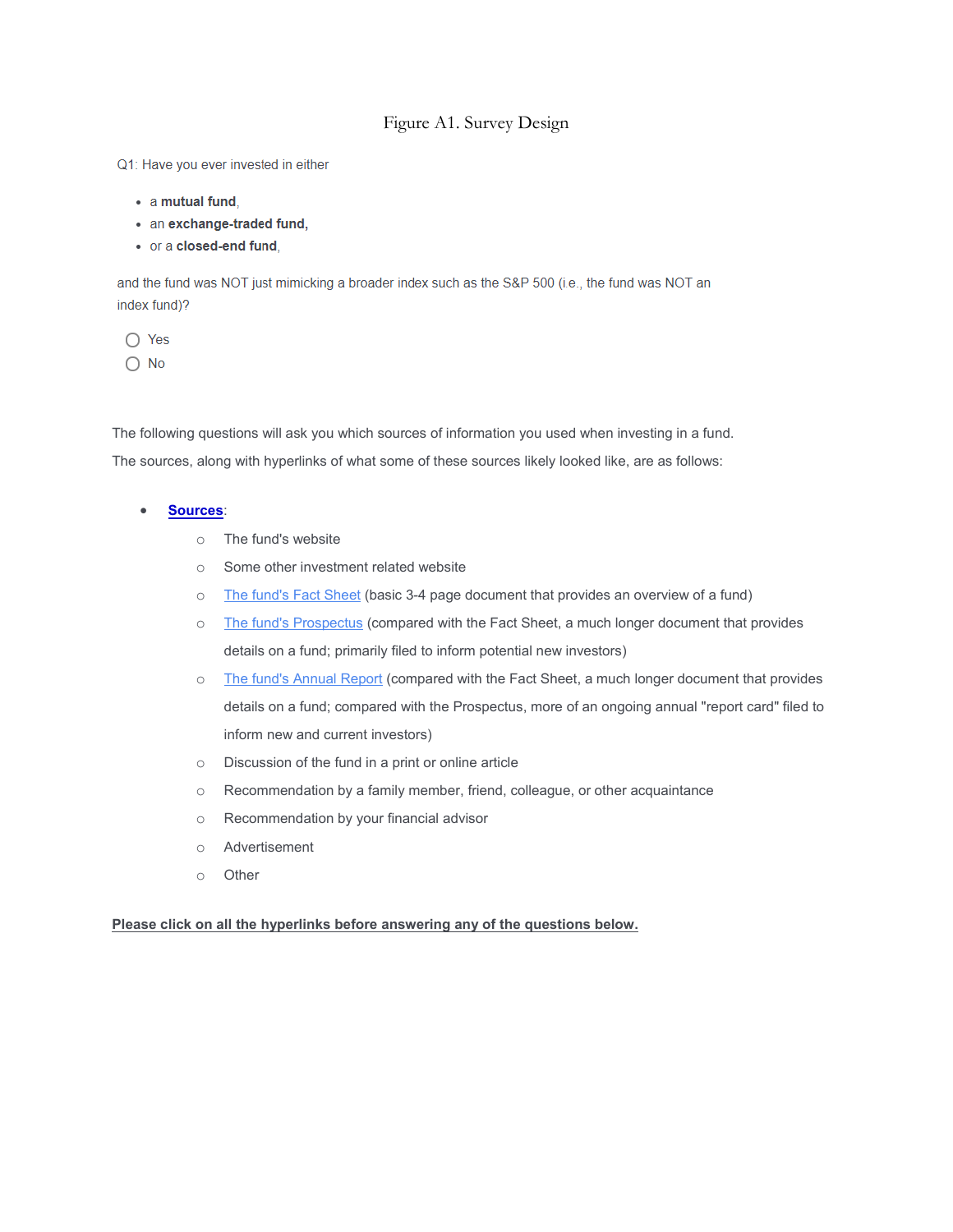Q2: If you ever invested in a fund and the fund was NOT an index fund, which sources of information did you use when first deciding which fund to invest in? [click all that apply]

Sources

| The fund's website |
|--------------------|
|--------------------|

- $\Box$  Some other investment related website
- □ The fund's Fact Sheet (basic 3-4 page document that provides an overview of a fund)
- □ The fund's Prospectus (compared with the Fact Sheet, a much longer document that provides details on a fund; primarily filed to inform potential new investors)
- The fund's Annual Report (compared with the Fact Sheet, a much longer document that provides details on a fund; compared with the Prospectus, more of an ongoing annual "report card" filed to inform new and current investors)
- $\Box$  Discussion of the fund in a print or online article
- Recommendation by a family member, friend, colleague, or other acquaintance
- $\Box$  Recommendation by your financial advisor
- $\Box$  Advertisement
- $\Box$  Other

Q3: Once invested in a fund, which sources of information did you use when monitoring your investment and deciding whether to remain invested in the fund, pull your money out of the fund, or add more money to the fund? [click all that apply]

Sources

 $\Box$  The fund's website

□ Some other investment related website

- $\Box$  The fund's Fact Sheet (basic 3-4 page document that provides an overview of a fund)
- □ The fund's Prospectus (compared with the Fact Sheet, a much longer document that provides details on a fund; primarily filed to inform potential new investors)
- The fund's Annual Report (compared with the Fact Sheet, a much longer document that provides details on a fund; compared with the Prospectus, more of an ongoing annual "report card" filed to inform new and current investors)
- $\Box$  Discussion of the fund in a print or online article
- Recommendation by a family member, friend, colleague, or other acquaintance
- Recommendation by your financial advisor
- $\Box$  Advertisement
- $\Box$  Other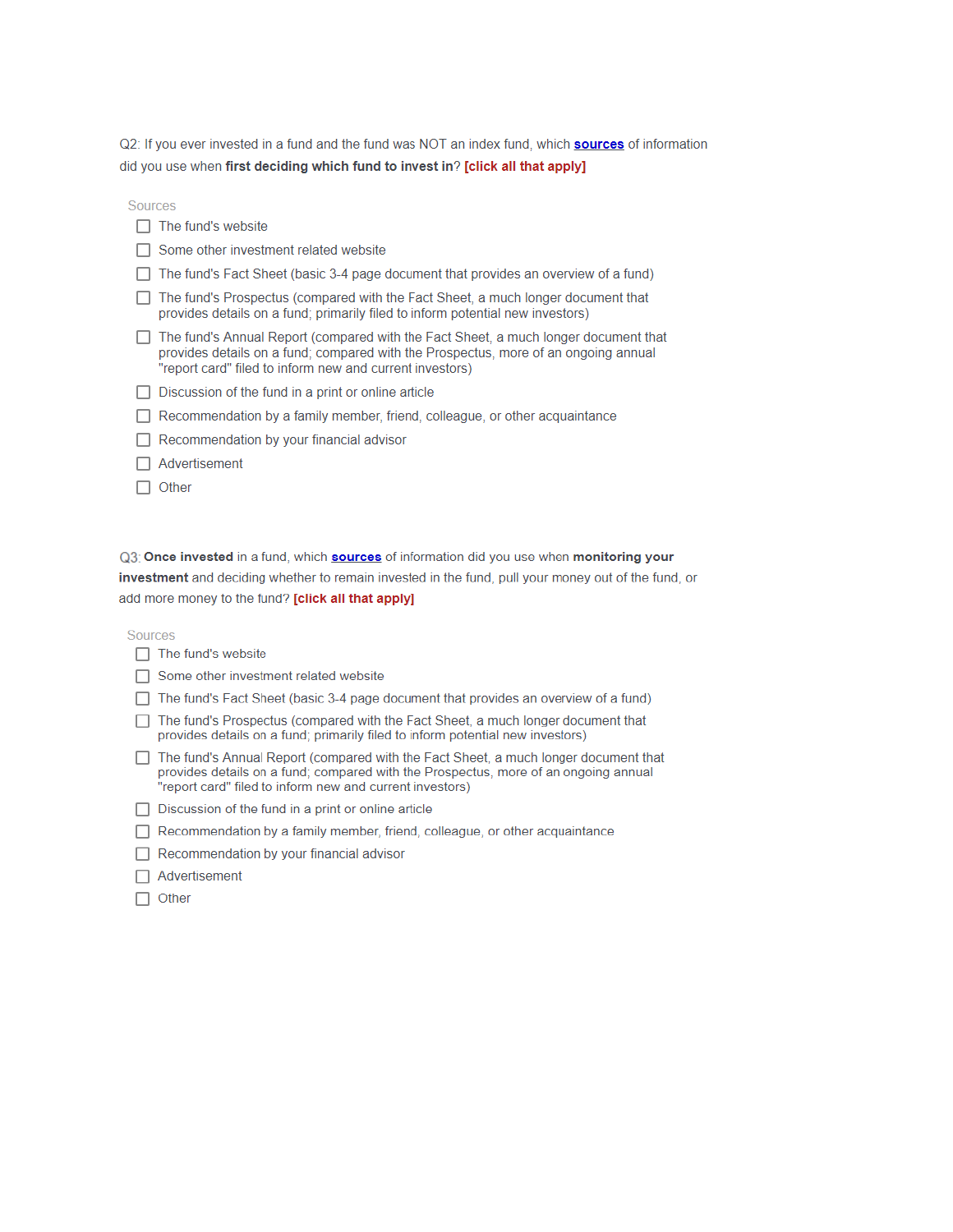#### Figure A2. Survey Procedure and Results

We design a Qualtrics survey as shown in Figure A1. We recruit survey participants via Prolific [\(https://prolific.ac\)](https://prolific.ac/). We require that participants reside in the U.S. and report "yes" to the following two questions within Prolific: (1) "Have you ever made investments (either personal or through your employment) in the common stock or shares of a company?", (2) "Have you invested in any of the following types of investment in the past?: ETF or ETC, Government Bonds or Stock Market." Within our Qualtrics survey, we also ask "Have you ever invested in either a mutual fund, an exchangetraded fund, or a closed-end fund, and the fund was NOT just mimicking a broader index such as the S&P 500 (i.e., the fund was NOT an index fund)," and we require survey participants to respond with "yes." Each participant is paid the equivalent of \$30/hour for successful survey completion, which is above the minimum pay requested by Prolific of \$7.50/hour. A total of 114 participants completed our survey. We report the survey responses below.

| Sources |                                                                                | Fraction of participants reporting to draw from<br>a particular sources |                |
|---------|--------------------------------------------------------------------------------|-------------------------------------------------------------------------|----------------|
|         |                                                                                | Q2                                                                      | Q <sub>3</sub> |
| (1)     | The fund's website                                                             | 57%                                                                     | 42%            |
| (2)     | Some other investment related website                                          | 49%                                                                     | 48%            |
| (3)     | <b>Fact Sheet</b>                                                              | 72%                                                                     | 61%            |
|         | [Either (1), (2) or (3)]                                                       | [93%]                                                                   | $[100\%]$      |
| (4)     | Prospectus                                                                     | 52%                                                                     | 52%            |
| (5)     | Annual Report                                                                  | $38\%$                                                                  | 44%            |
| (6)     | Discussion of the fund in a print or online<br>article                         | 33%                                                                     | 28%            |
| (7)     | Recommendation by a family member,<br>friend, colleague, or other acquaintance | 45%                                                                     | 25%            |
| (8)     | Recommendation by your financial advisor                                       | 31%                                                                     | 29%            |
| (9)     | Advertisement                                                                  | $5\%$                                                                   | $0\%$          |
| (10)    | Other                                                                          | 75%                                                                     | 61%            |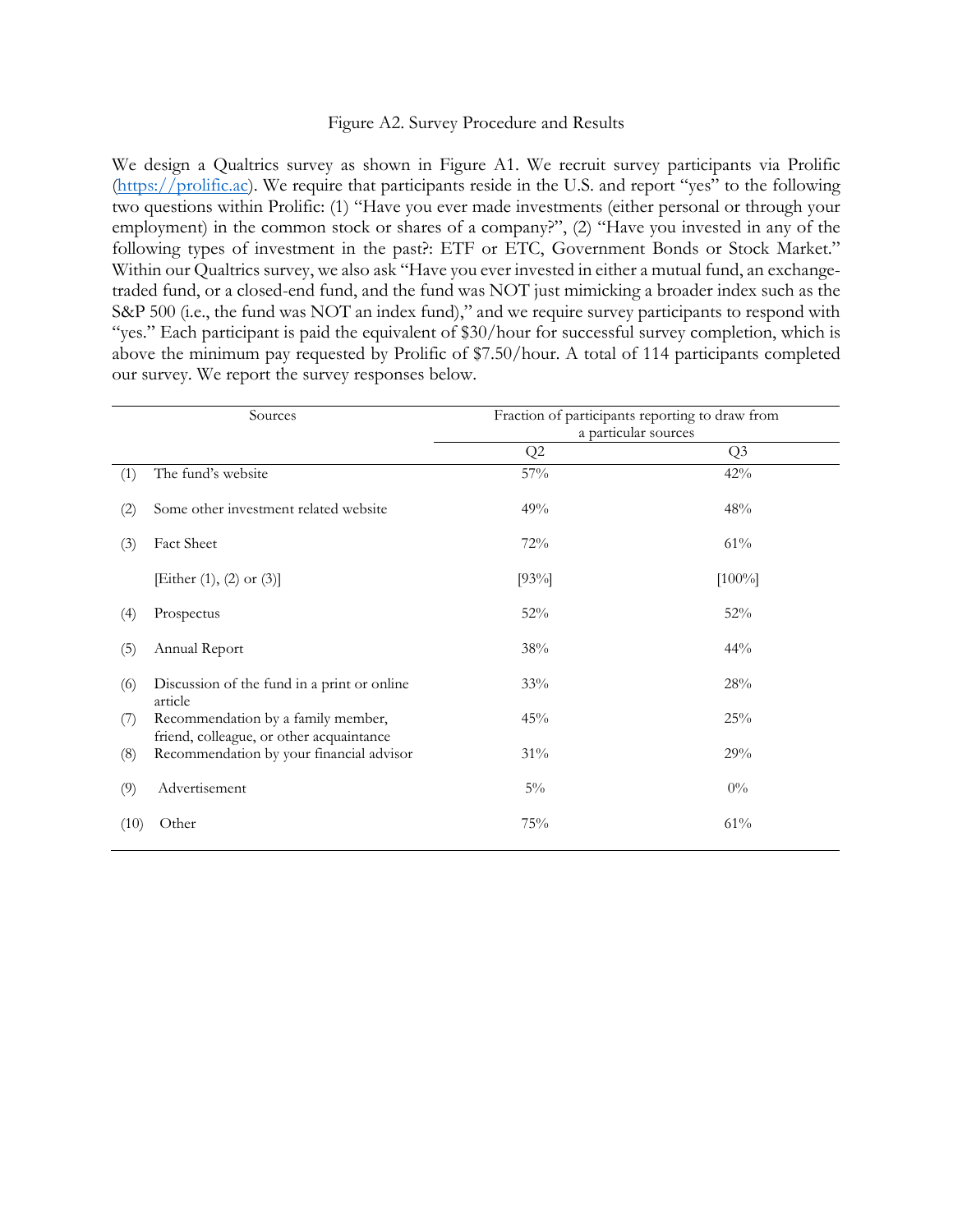# Online Appendix A Model of Investor Disagreement and Belief Crossing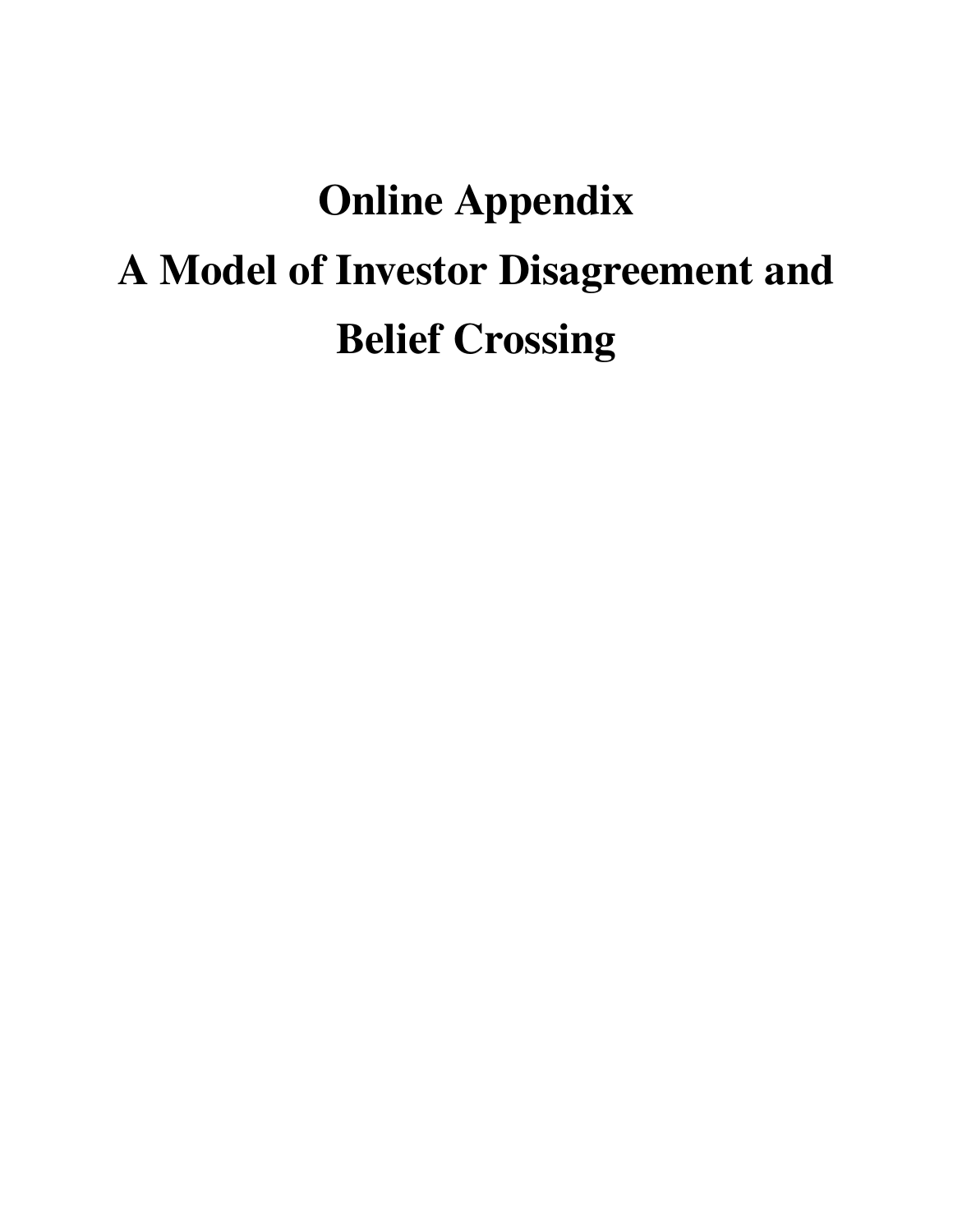## 1 Model Setup

The economy lasts for two periods,  $t = 0$  and 1. On day 0, a financial market operates and investors trade financial assets. On day 1, asset payoffs are realized. Two assets are traded in the financial market. Without loss of generality, asset  $i \in \{1,2\}$  has a positive constant supply, which is normalized to be one unit, and pays a liquidating dividend of  $\tilde{f}_i$ .

For tractability, all investors are assumed to be risk-neutral. There are four types of investors  $j \in$ {*OO*,*OP*,*PO*,*PP*}, with different beliefs about assets' final payoffs. "*O*" indicates optimism and "*P*" indicates pessimism. More specifically, type-*OO* investors are optimistic about both assets; type-*PP* investors are pessimistic about both assets; type-*OP* investors are optimistic about asset 1, but pessimistic about asset 2; finally, type-*PO* investors are pessimistic about asset 1, but optimistic about asset 2. We assume that the population of investors that are optimistic (or pessimistic) about both assets (type- $OO$  or type- $PP$ ) is  $1 - \lambda$ , and the population of investors with opposing views (type-*OP* or type-*PO*) is  $\lambda$  ( $0 \le \lambda \le 1$ ). In other words, the population of investors that are optimistic (pessimistic) about either asset is exactly 1. Meanwhile,  $\lambda$  captures the degree of "belief" crossing" among investors.

We further assume that investors that are optimistic about asset *i* believe that asset *i*'s final payoff is  $1 + \sigma$ ; conversely, investors that are pessimistic about asset *i* believe that asset *i*'s final payoff is 1−σ. We use *E*(·) to denote investors' beliefs in the following analysis. Here, σ captures the degree of disagreement among investors. Given limited liability of stocks (i.e., stock payoffs can not be negative), we further assume that  $0 < \sigma \leq 1$ .

Investors trade both assets to maximize expected utilities based on their beliefs. Trading is costly in the economy. We follow the literature (e.g., Gârleanu and Pedersen, 2013; Dávila and Parlatore, 2018; Huang, Qiu and Yang, 2018) to introduce a quadratic cost function for type-*j* investors' demand for asset *i*:

$$
\frac{1}{2} \times X_{j,i}^2.
$$

This quadratic form of transaction costs is common in the theoretical literature and is a reducedform approach to modeling transaction frictions. In economic terms, the transaction cost in our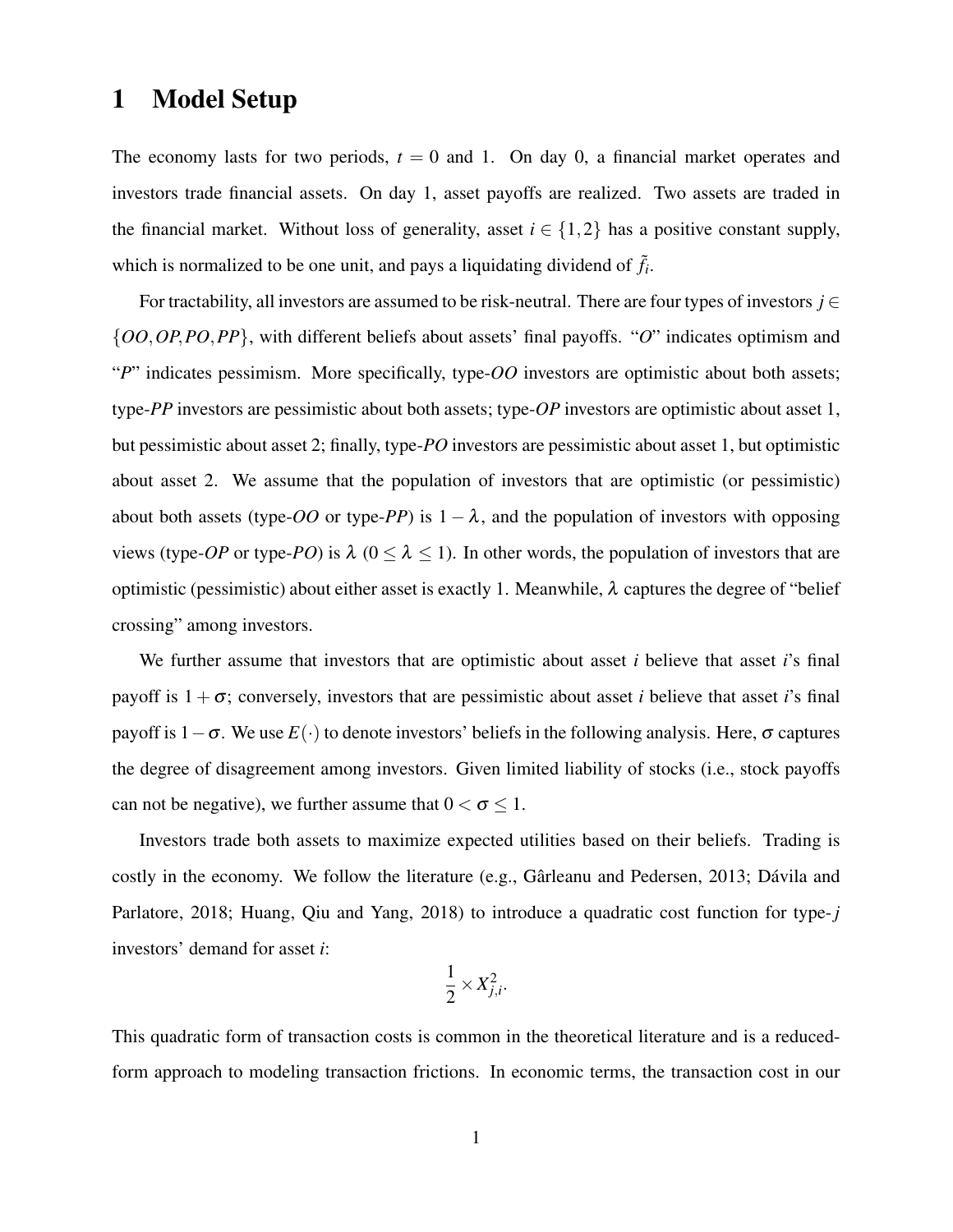setting can be interpreted as commission fees, inventory costs, or operation costs. Consequently, type-*j* investors' utility optimization problem can be summarized as:

$$
\max_{X_{j,1}, X_{j,2}} \sum_{i=1}^{2} \left[ X_{j,i} E_j(\tilde{f}_i) - X_{j,i} \tilde{p}_i - \frac{1}{2} \times X_{j,i}^2 \right].
$$

Without Short-Sale Constraints, it is clear that type-*j*'s demand for asset *i* (from the firstorder condition) is:

$$
X_{j,i} = E_j(\tilde{f}_i) - \tilde{p}_i.
$$

With Short Sales Constraints, we assume that investors, who want to sell short, can only do so up to a non-negative fraction,  $\beta$  (< 1), of their initial demand. Intuitively,  $\beta$  captures the shorting cost or shorting difficulty. With a larger  $\beta$ , investors face a less binding short-sale constraint. Because the second-order condition from the above optimization is always negative, when  $E_j(\tilde{f}_i)$  –  $\tilde{p}_i$  is negative, type-*j*'s demand for asset *i* is:  $X_{j,i} = \beta [E_j(\tilde{f}_i) - \tilde{p}_i].$ 

Equilibrium: On day 0, the financial market opens and investors submit their demand schedules subject to short-sale constraints. Equilibrium prices are determined by the market clearing condition.

**Discussion:** In Reed, Saffi and Van Wesep (2016), there are only two types of investors with opposing beliefs about the two assets. In other words, the setting considered by Reed, Saffi and Van Wesep (2016) is a special case of our model with  $\lambda = 1$ . Consequently, we use our model to highlight the role of both investor disagreement ( $\sigma$ ) and belief crossing ( $\lambda$ ) in driving portfolio discounts.

## 2 Benchmark Case: No Short-Sale Constraints

This section solves the benchmark model without short-sale constraints, i.e., when  $\beta = 1$ .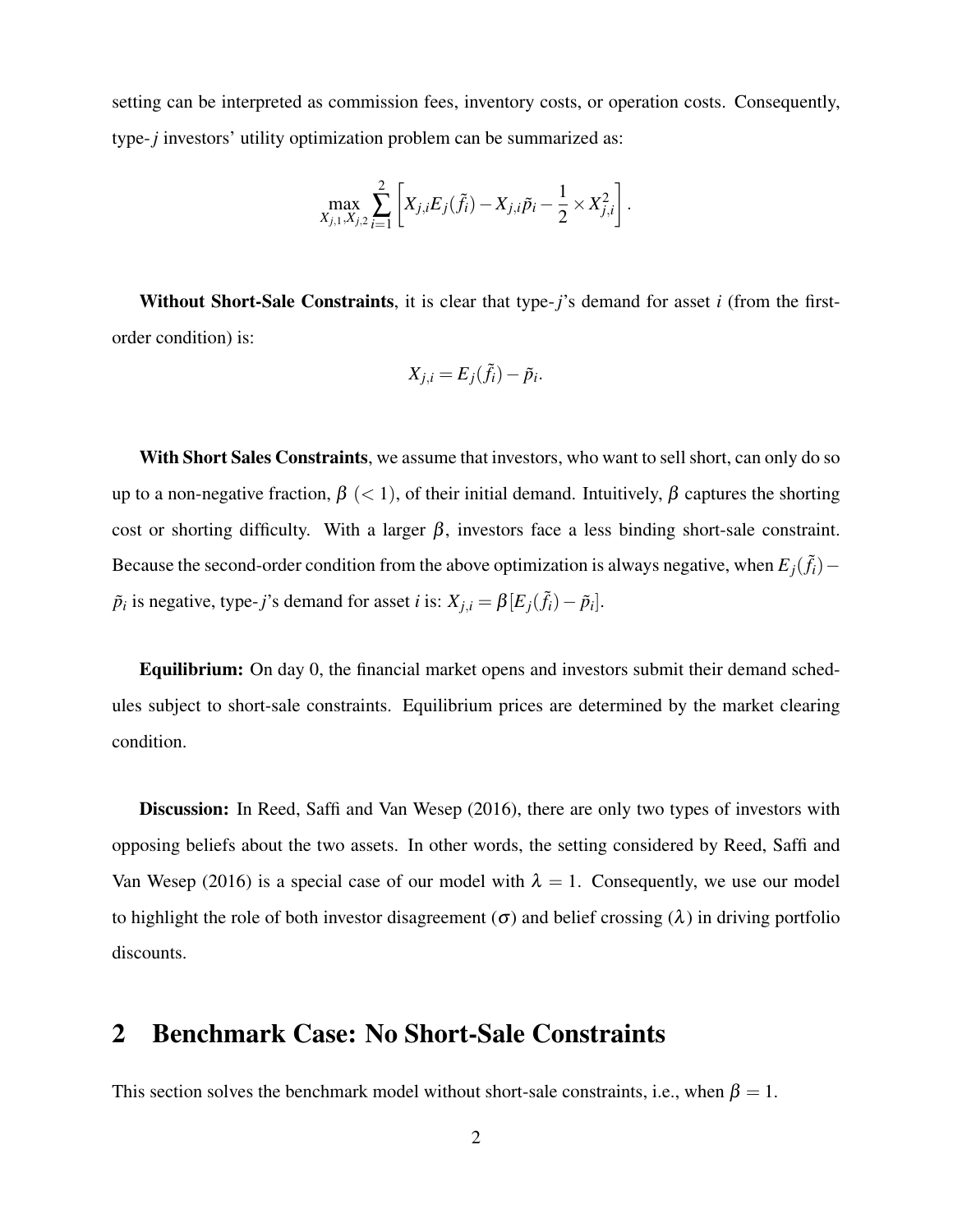**Individual Assets:** Demand by optimistic investors for asset *i* is  $1 + \sigma - \tilde{p}_i$ , and that by pessimistic investors is  $1 - \sigma - \tilde{p}_i$ . This yields the following set of equilibrium prices:

<span id="page-16-0"></span>LEMMA **1.**  $\tilde{p}_1 = \tilde{p}_2 = \frac{1}{2}$  $\frac{1}{2}$ .

*Proof.* See the model solution section.

An Equal-Weight Portfolio: Now consider a portfolio *C* that has equal weights in both assets. The sum of its components is  $\tilde{f}_C = 0.5\tilde{f}_1 + 0.5\tilde{f}_2$ . Denote the price of this portfolio  $\tilde{p}_C$  (assume it is separately traded). Demand for this portfolio can be characterized as:

$$
X_{OO,C} = 1 + \sigma - \tilde{p}_C,
$$
  
\n
$$
X_{OP,C} = 1 - \tilde{p}_C,
$$
  
\n
$$
X_{PO,C} = 1 - \tilde{p}_C,
$$
  
\n
$$
X_{PP,C} = 1 - \sigma - \tilde{p}_C.
$$

Market clearing then implies:

<span id="page-16-1"></span>LEMMA 2.  $\tilde{p}_C = \frac{1}{2}$  $\frac{1}{2}$ .

*Proof.* See the model solution section.

It is clear from Lemma [1](#page-16-0) and Lemma [2](#page-16-1) that absent short-sale constraints, the portfolio value is equal to the sum of its parts.

## 3 General Case: with Short-Sale Constraints

This section solves the model with short-sale constraints, i.e., when  $0 \leq \beta < 1$ .

Individual Assets: In the presence of short-sale constraints, pessimistic investors, who want to sell short, are unable to sell to the full extent. Consequently, asset prices do not fully reflect

 $\Box$ 

 $\Box$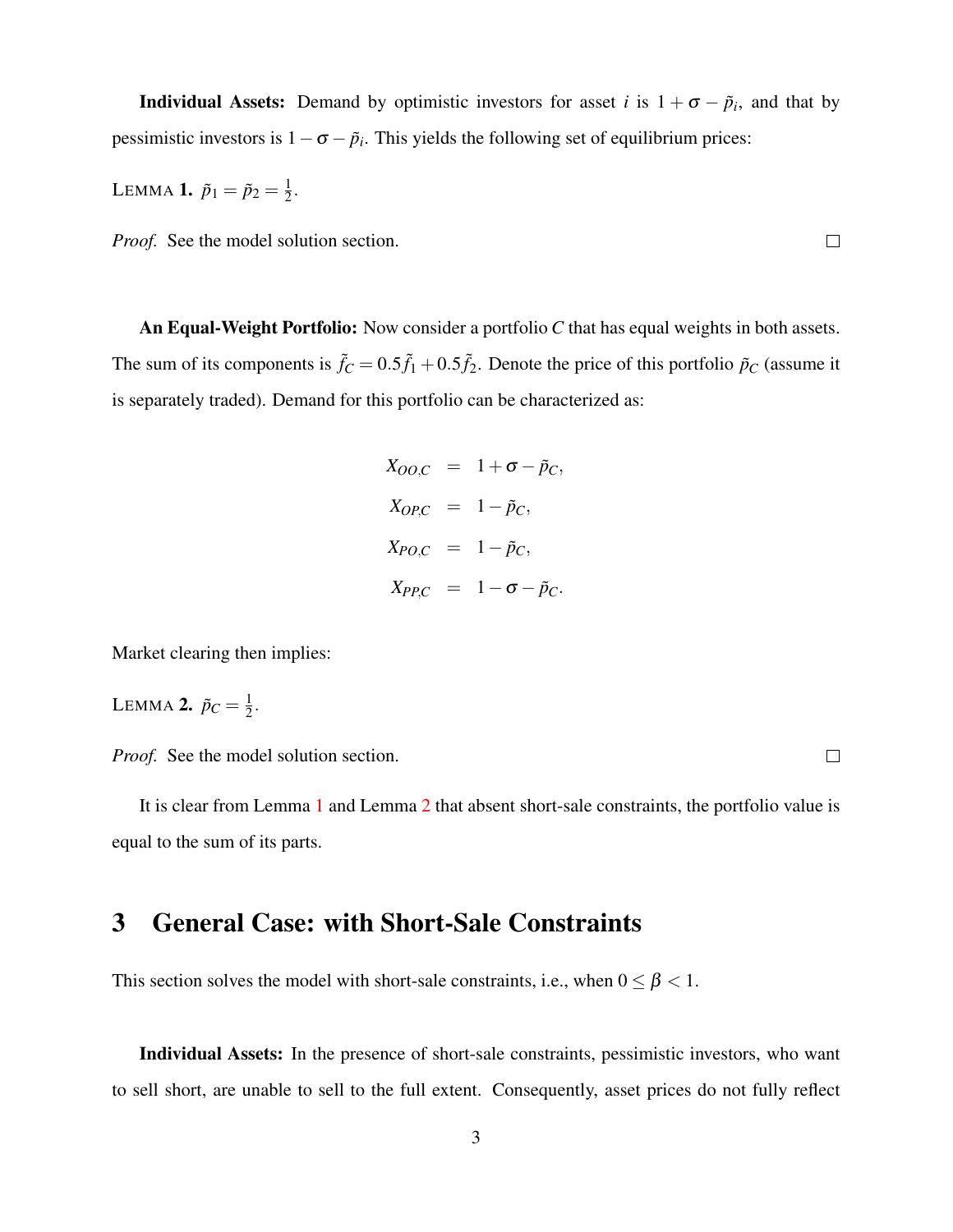pessimists' views and are biased upward. Moreover, holding the average investor belief constant, when investors disagree more strongly, equilibrium asset prices are more upward biased:

<span id="page-17-2"></span>LEMMA 3. *When*  $\sigma \leq \frac{1}{2}$  $\frac{1}{2}$ , the prices of both assets are  $\tilde{p}_1 = \tilde{p}_2 = \frac{1}{2}$  $\frac{1}{2}$ ; When  $\sigma > \frac{1}{2}$  $\frac{1}{2}$ , the prices of both *assets are*  $\tilde{p}_1 = \tilde{p}_2 = \frac{\beta + \sigma(1-\beta)}{1+\beta} > \frac{1}{2}$  $\frac{1}{2}$ .

*Proof.* See the model solution section.

An Equal-Weight Portfolio: We again consider a portfolio that invests 50-50 in both assets. Market clearing implies:

<span id="page-17-1"></span>LEMMA 4. *When*  $\sigma \leq \frac{1}{2}$  $\frac{1}{2}$ , the price of the portfolio is:  $\tilde{p}_C = \frac{1}{2}$  $\frac{1}{2}$ ; When  $\sigma > \frac{1}{2}$  $\frac{1}{2}$ , the price of the *portfolio is:*  $\tilde{p}_C = \frac{\lambda + (1-\lambda)\beta + \sigma(1-\lambda)(1-\beta)}{1+\lambda + (1-\lambda)\beta}$  $\frac{-\lambda}{1+\lambda+(1-\lambda)}\frac{\beta+O(1-\lambda)(1-\beta)}{\beta}.$ 

*Proof.* See the model solution section.

We define the portfolio discount as the difference between the portfolio value and the sum of its components' value:  $discount = 1 - \tilde{p}_C/(0.5\tilde{p}_1 + 0.5 * \tilde{p}_2)$ .

<span id="page-17-0"></span>Proposition **1.** *When*  $\sigma \leq \frac{1}{2}$  $\frac{1}{2}$ , the portfolio value is equal to the sum of its components. That is:  $\tilde{p}_C = 0.5 \tilde{p}_1 + 0.5 \tilde{p}_2$ . When  $\sigma > \frac{1}{2}$  $\frac{1}{2}$ , the portfolio value is less than the sum of its components. That *is:*  $\tilde{p}_C < 0.5\tilde{p}_1 + 0.5\tilde{p}_2$ .

*Proof.* See the model solution section.

Proposition [1](#page-17-0) shows that the presence of short-sale constraints is a necessary condition to generate a portfolio discount. Lemma [4](#page-17-1) further shows that, with short-sale constraints, both disagreement  $\sigma$  and the degree of "belief crossing"  $\lambda$  affect the portfolio value and consequently the discount. Formally, the joint effect of disagreement and "belief crossing" on portfolio discounts satisfies the following condition:

<span id="page-17-3"></span>**PROPOSITION 2.** When 
$$
\sigma \leq \frac{1}{2}
$$
,  $\frac{\partial^2 \text{discount}}{\partial \sigma \partial \lambda} = 0$ ; When  $\sigma > \frac{1}{2}$ ,  $\frac{\partial^2 \text{discount}}{\partial \sigma \partial \lambda} > 0$ ;

*Proof.* See the model solution section.

 $\Box$ 

 $\Box$ 

 $\Box$ 

 $\Box$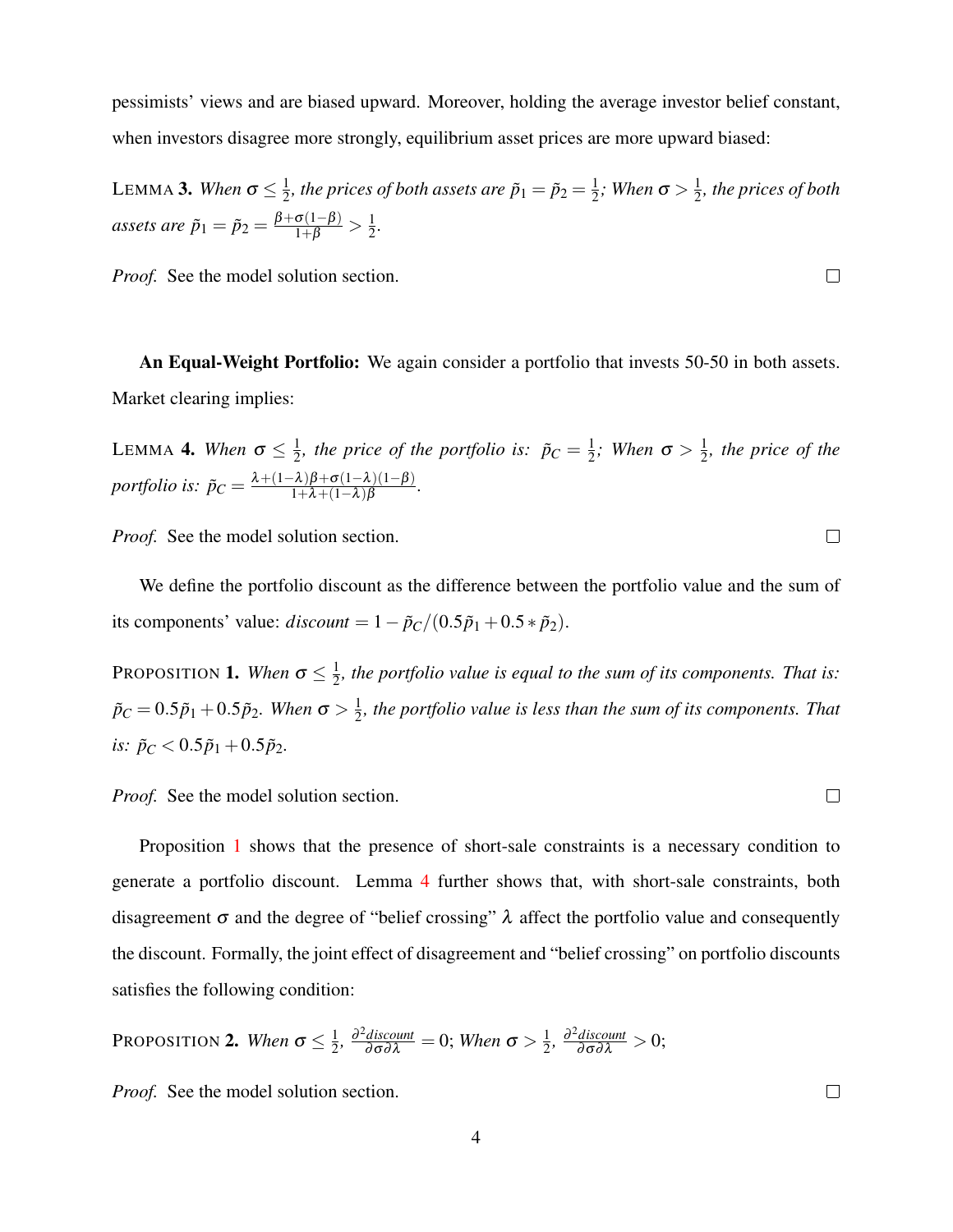## 4 Model Solution

This section provides all proofs omitted above with auxiliary results.

PROOF OF LEMMA [1](#page-16-0). When there are no short-sale constraints, all investors trade the asset  $i(i=1)$ and 2). Inserting investors' demands into the market clearing condition, we get

$$
1 + \sigma - \tilde{p}_i + 1 - \sigma - \tilde{p}_i = 1,\tag{4.1}
$$

and then directly solve the price of asset *i* as  $\tilde{p}_i = \frac{1}{2}$  $\frac{1}{2}$ .

 $\Box$ 

PROOF OF LEMMA [2](#page-16-1). When there are no short-sale constraints, all investors trade the portfolio. Inserting investors' demands into the market clearing condition, we get

$$
(1 - \lambda)X_{OO,C} + \lambda X_{OP,C} + (1 - \lambda)X_{PO,C} + \lambda X_{PP,C} = 2 - 2\tilde{p}_C = 1.
$$
 (4.2)

We directly solve the price of the portfolio as  $\tilde{p}_C = \frac{1}{2}$  $rac{1}{2}$ .

 $\Box$ 

PROOF OF LEMMA [3](#page-17-2) *.* With short-sale constraints, the equilibrium prices depend on whether the pessimistic investors long or short the assets. With the symmetry, we can focus on one asset, i.e., asset 1. There are two scenarios: the pessimistic investors (type−*PO* and type−*PP*) long the asset 1, and the pessimistic investors short the asset 1. We solve the price of asset 1 for these two scenarios as follows.

1. If pessimistic investors long the asset 1, inserting investors' demands into the market clearing condition, we get

$$
1 + \sigma - \tilde{p}_i + 1 - \sigma - \tilde{p}_i = 1, \tag{4.3}
$$

and then solve the price of asset 1 as  $\tilde{p}_i = \frac{1}{2}$  $\frac{1}{2}$ . After that, we need to ensure that the pessimistic investors indeed long the asset 1 in the equilibrium. When  $\tilde{p}_i = \frac{1}{2}$  $\frac{1}{2}$ , the demand of pessimistic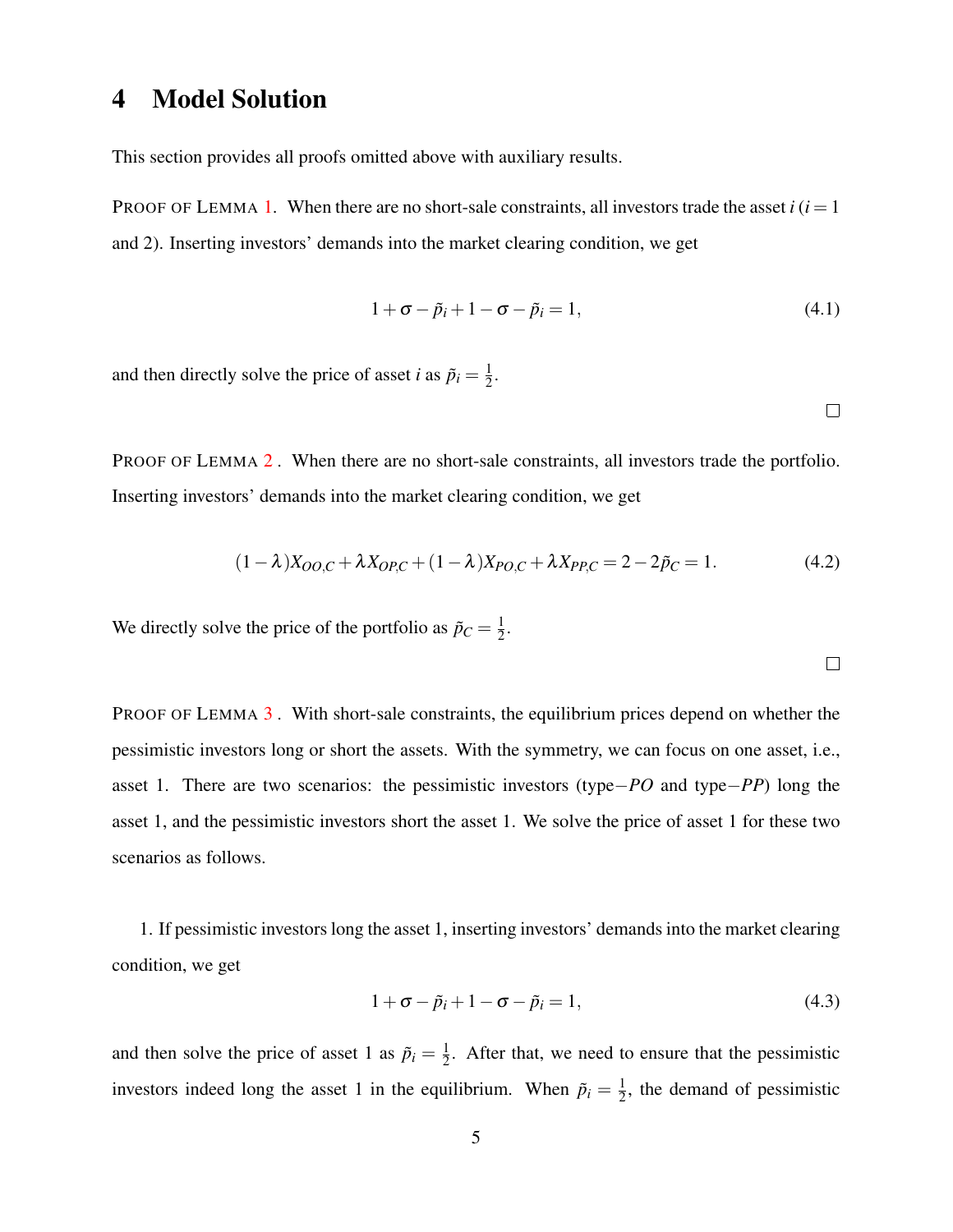investors is  $\frac{1}{2} - \sigma$ . It is clear that when  $\sigma \leq \frac{1}{2}$  $\frac{1}{2}$ , pessimistic investors long the asset 1.

2. If the pessimistic investors short the asset 1, inserting investors' demands into the market clearing condition, we get

$$
1 + \sigma - \tilde{p}_i + \beta (1 - \sigma - \tilde{p}_i) = 1, \tag{4.4}
$$

in which only a proportion of shorted shares  $(\beta)$  can be fulfilled. From the market clearing condition, we solve the price of asset 1 as

$$
\tilde{p}_i = \frac{\beta + \sigma(1 - \beta)}{1 + \beta}.
$$
\n(4.5)

After that, we need to ensure that the pessimistic investors indeed short the asset 1 in the equilibrium. When  $\tilde{p}_i = \frac{\beta + \sigma(1-\beta)}{1+\beta}$  $\frac{\sigma(1-\beta)}{1+\beta}$ , the demand of pessimistic investors is  $1-\sigma-\frac{\beta+\sigma(1-\beta)}{1+\beta}$  $\frac{O(1-p)}{1+\beta}$ , which equals  $\frac{1-2\sigma}{1+\beta}$ . It is clear that when  $\sigma > \frac{1}{2}$  $\frac{1}{2}$ , pessimistic investors short the asset 1.

 $\Box$ 

PROOF OF LEMMA [4](#page-17-1). Different from the Lemma [3,](#page-17-2) there are two groups of pessimistic investors: one group consists of type−*OP* and type−*PO*, and the other group only consists of type−*PP*. It is clear that the first group has larger demand for the portfolio than the second group. There are three potential scenarios, which depend on the shorting status of different groups of pessimistic investors. We solve the price of the portfolio in different scenarios as follows.

1. If both groups of pessimistic investors long the portfolio, inserting investors' demands into the market clearing condition, we get

$$
(1 - \lambda)X_{OO,C} + \lambda X_{OP,C} + (1 - \lambda)X_{PO,C} + \lambda X_{PP,C} = 2 - 2\tilde{p}_C = 1.
$$
 (4.6)

Then we solve the price of the portfolio as  $\tilde{p}_C = \frac{1}{2}$  $\frac{1}{2}$ . After that, we need to ensure that all pessimistic investors indeed long the portfolio in the equilibrium. To find the condition for all investors to long the portfolio, we can only focus on the demand of the most pessimistic investors (type−*PP*). The demand of type $-PP$  is  $2-2\sigma-2\tilde{p}_C$ , which equals  $1-2\sigma$ . It is clear that when  $\sigma \leq \frac{1}{2}$  $\frac{1}{2}$ , all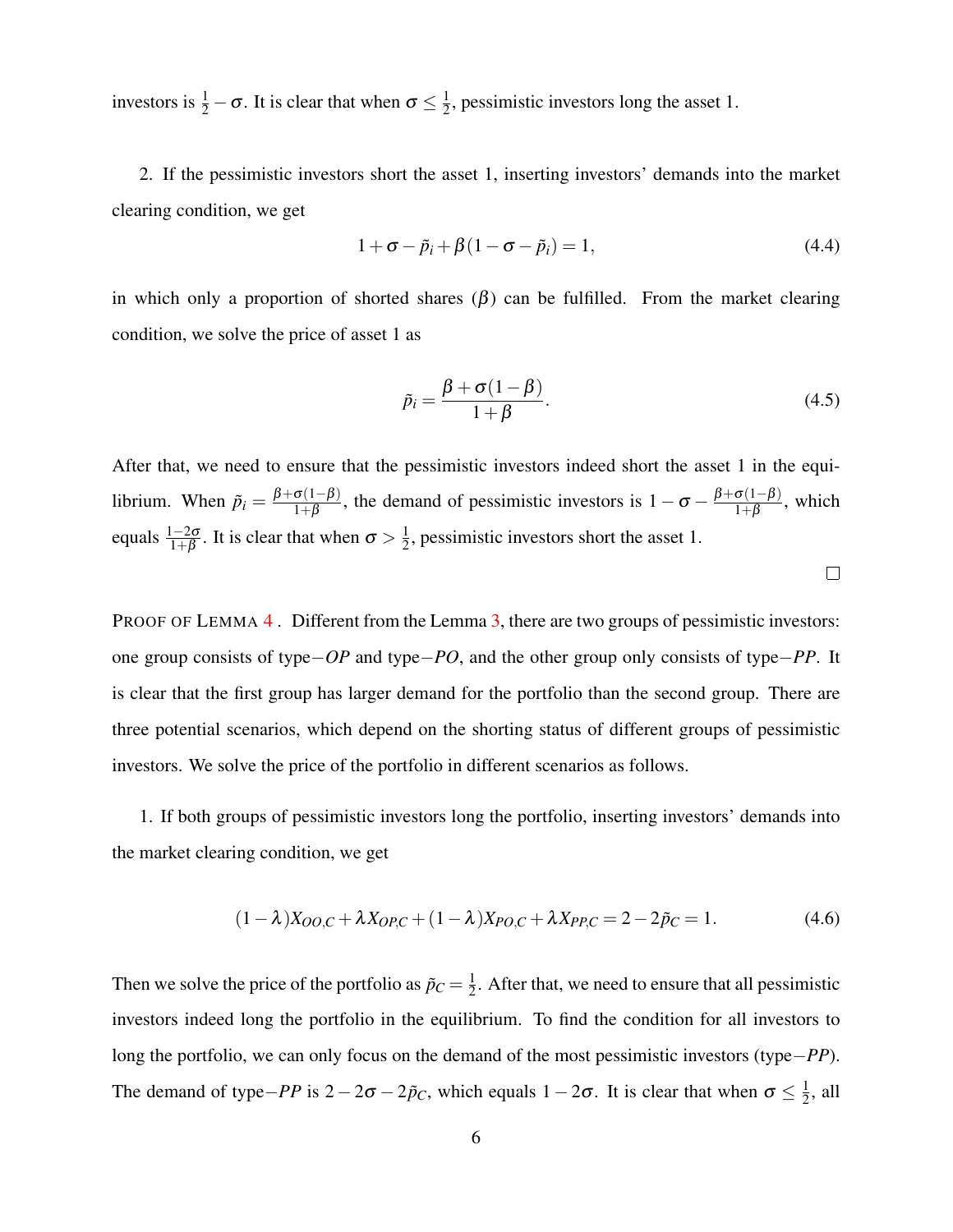pessimistic investors long the portfolio.

2. If the first group of pessimistic long the portfolio and the second group short the portfolio, inserting investors' demands into the market clearing condition, we get

$$
(1 - \lambda)X_{OO,C} + \lambda X_{OP,C} + (1 - \lambda)\beta X_{PP,C} + \lambda X_{PO,C}
$$
\n(4.7)

$$
= (1 - \lambda)(1 + \sigma - \tilde{p}_C) + 2\lambda(1 - \tilde{p}_C) + (1 - \lambda)\beta(1 - \sigma - \tilde{p}_C)
$$
 (4.8)

$$
= 1. \t(4.9)
$$

(Note: only a proportion of shorted shares  $(\beta)$  from the second group can be fulfilled). We solve the price of the portfolio as

$$
\tilde{p}_C = \frac{\lambda + (1 - \lambda)\beta + \sigma(1 - \lambda)(1 - \beta)}{1 + \lambda + (1 - \lambda)\beta}.
$$
\n(4.10)

After that, we need to ensure that the most pessimistic investors indeed short the portfolio and the least pessimistic investors indeed long the portfolio. The demand of the most pessimistic investors (type−*PP*) is negative, which yields

$$
X_{PP,C} < 0 \tag{4.11}
$$

$$
\Leftrightarrow \sigma > \frac{1}{2}.\tag{4.12}
$$

The demand of the least pessimistic investors (type−*PO* or type−*OP*) is non-negative, which yields

$$
X_{PO,C} \ge 0\tag{4.13}
$$

$$
\Leftrightarrow \sigma \le \frac{1}{(1-\lambda)(1-\beta)}.\tag{4.14}
$$

Because  $\frac{1}{(1-\lambda)(1-\beta)} > 1$ , so  $\sigma$  is always smaller than  $\frac{1}{(1-\lambda)(1-\beta)}$  under the assumption that  $\sigma \le 1$ .

3. If both groups of pessimistic investors short the portfolio, inserting investors' demands into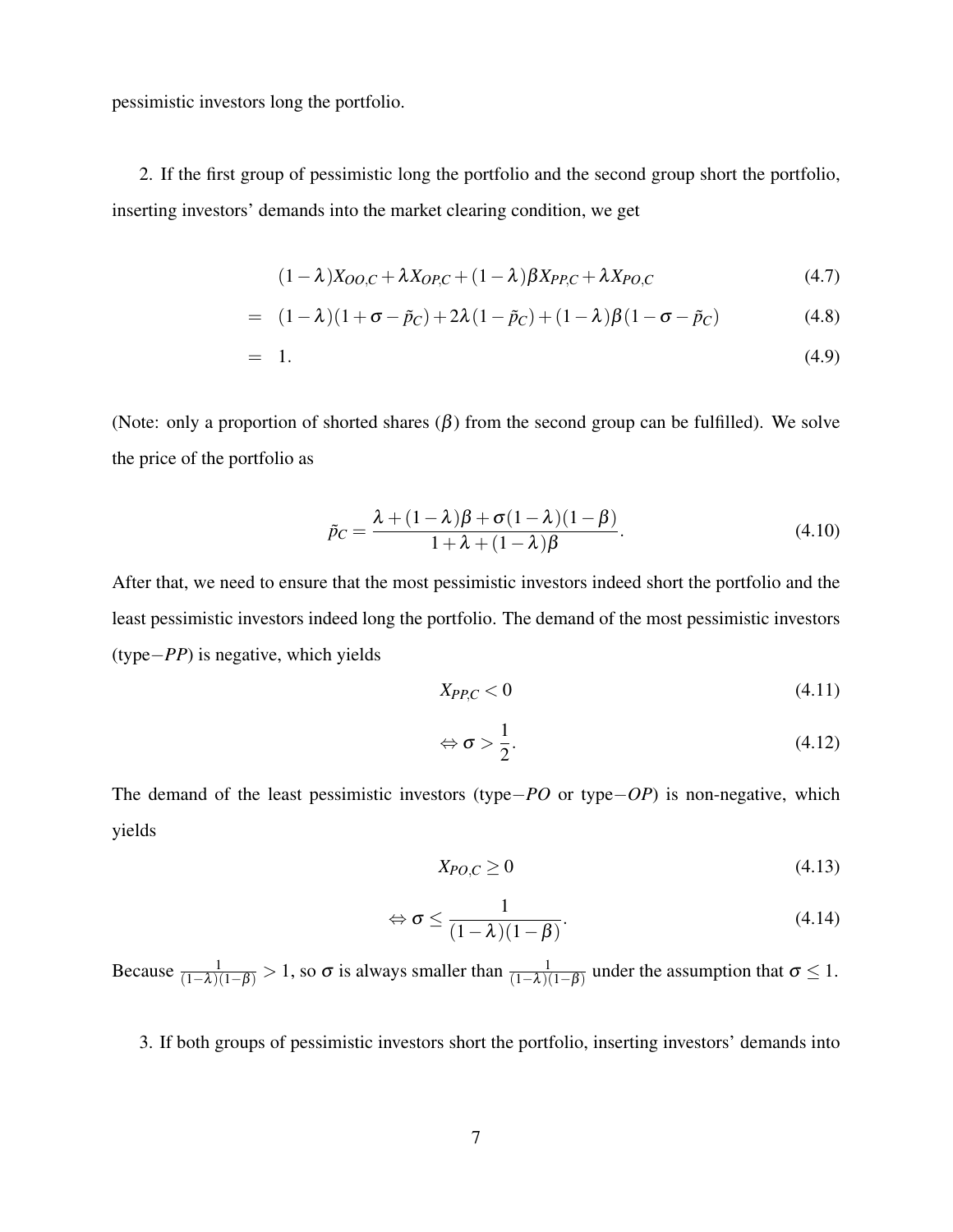the market clearing condition, we get

$$
(1 - \lambda)X_{OO,C} + \lambda \beta X_{OP,C} + (1 - \lambda)\beta X_{PP,C} + \lambda \beta X_{PO,C}
$$
\n(4.15)

= 
$$
(1 - \lambda)(1 + \sigma - \tilde{p}_C) + 2\lambda\beta(1 - \tilde{p}_C) + (1 - \lambda)\beta(1 - \sigma - \tilde{p}_C)
$$
 (4.16)

$$
= 1. \t(4.17)
$$

We solve the portfolio price as:

$$
\tilde{p}_C = \frac{\sigma - \lambda (1 + \sigma) + 2\lambda \beta + (1 - \lambda)\beta (1 - \sigma)}{(1 - \lambda) + \beta + \lambda \beta}.
$$
\n(4.18)

After that, we need to ensure that both groups of pessimistic investors indeed short the portfolio in the equilibrium. Given that the less pessimistic investors have higher demand than the most pessimistic ones, we can focus on the demand of least pessimistic investors. The demand of the least pessimistic investors (i.e., type−*OP*) is negative, which yields

$$
\frac{\sigma - \lambda(1 + \sigma) + 2\lambda\beta + (1 - \lambda)\beta(1 - \sigma)}{(1 - \lambda) + \beta + \lambda\beta} > 1
$$
\n(4.19)

$$
\Leftrightarrow \sigma > \frac{1}{(1-\lambda)(1-\beta)}.\tag{4.20}
$$

Under the assumption that  $\sigma \leq 1$ , the above inequality is impossible. Thus, only Scenario 1 and 2 are relevant.  $\Box$ 

PROOF OF PROPOSITION [1](#page-17-0). We prove this proposition for different levels of  $\sigma: \sigma \leq \frac{1}{2}$  $\frac{1}{2}$  and  $\sigma > \frac{1}{2}$  $rac{1}{2}$ . (1) When  $\sigma \leq \frac{1}{2}$  $\frac{1}{2}$ , the portfolio price is 1/2, which equals the equal-weighted underlying asset prices.

(2) When  $\sigma > \frac{1}{2}$  $\frac{1}{2}$ , the difference between the portfolio price and the equal-weighted underlying asset prices is

$$
\frac{\lambda + (1 - \lambda)\beta + \sigma(1 - \lambda)(1 - \beta)}{1 + \lambda + (1 - \lambda)\beta} - \frac{\beta + \sigma(1 - \beta)}{1 + \beta},
$$
\n(4.21)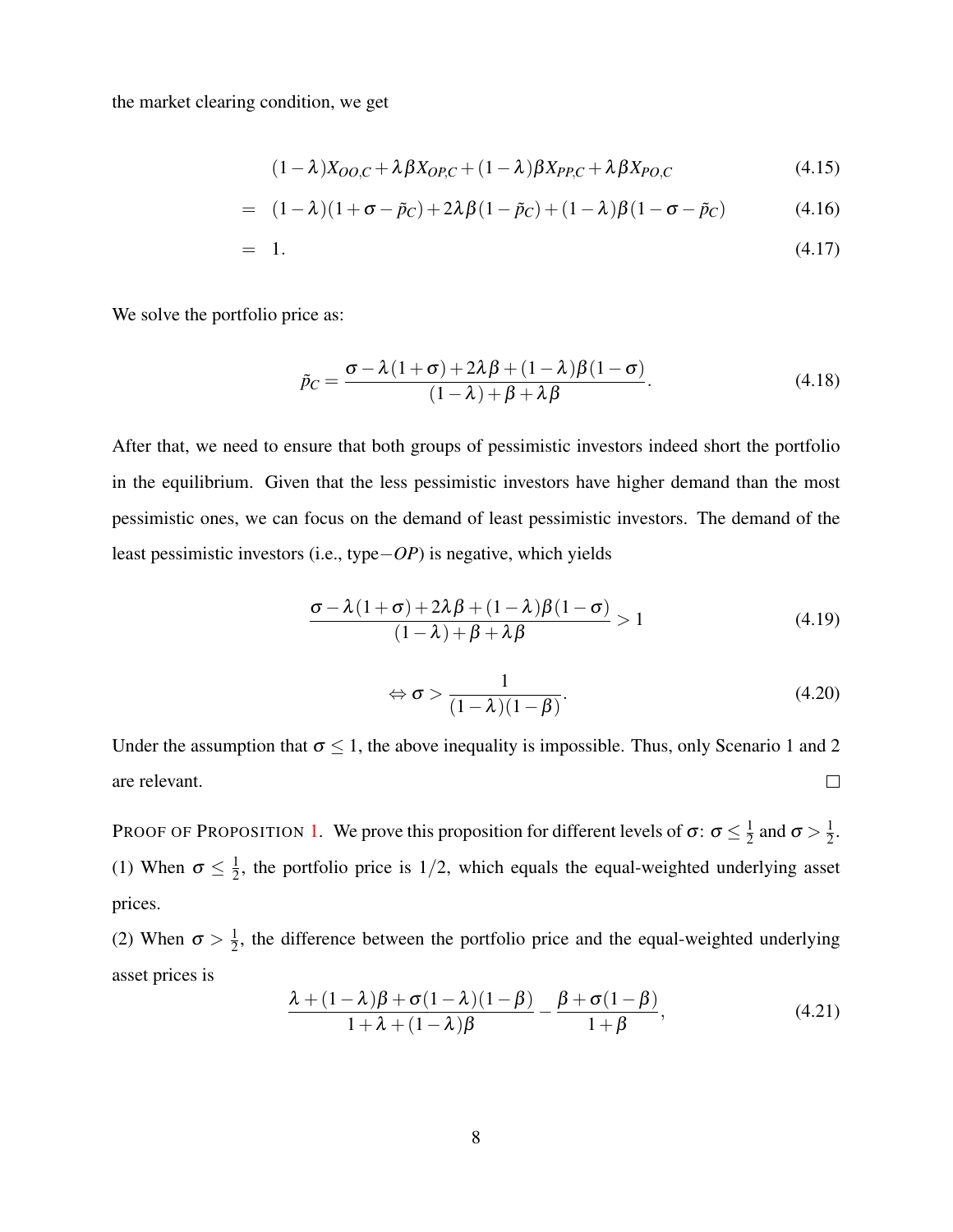which equals

$$
-\frac{\lambda(1-\beta)}{1+\beta}\frac{(2\sigma-1)}{1+\lambda+(1-\lambda)\beta}.
$$
\n(4.22)

Because  $\sigma > \frac{1}{2}$  $\frac{1}{2}$  and  $\beta$  < 1, the above equation is always negative. This suggests that the portfolio price is smaller than the equal-weighed underlying asset prices.

 $\Box$ 

PROOF OF PROPOSITION [2](#page-17-3). We prove this proposition for different levels of  $\sigma$ :  $\sigma \leq \frac{1}{2}$  $\frac{1}{2}$  and  $\sigma > \frac{1}{2}$  $\frac{1}{2}$ . (1) When  $\sigma \leq \frac{1}{2}$  $\frac{1}{2}$ , the portfolio price is 1/2. It is easy to get that  $\frac{\partial^2 \text{discount}}{\partial \sigma \partial \lambda} = 0$ . (2) When  $\sigma > \frac{1}{2}$  $\frac{1}{2}$ , the direct calculation of  $\frac{\partial^2 \text{discount}}{\partial \sigma \partial \lambda}$  shows:

$$
\frac{\partial^2 \text{discount}}{\partial \sigma \partial \lambda} = \frac{(1 - \beta)(\beta + 1)^2}{(-\beta \lambda + \beta + \lambda + 1)^2(-\beta \sigma + \beta + \sigma)^2} > 0,
$$
\n(4.23)

where  $\beta$  < 1. This completes the proof.

 $\Box$